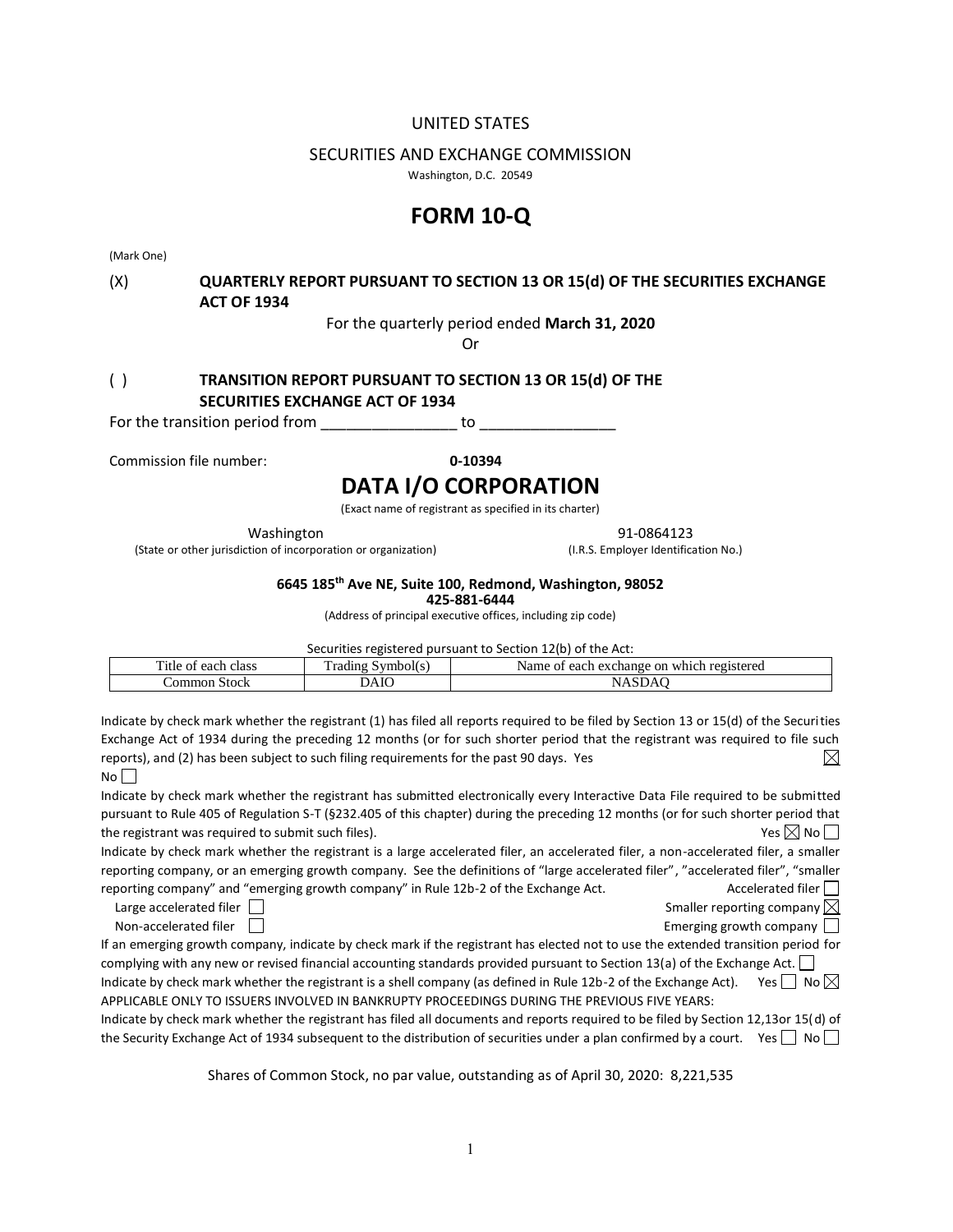# **DATA I/O CORPORATION**

## **FORM 10-Q**

## **For the Quarter Ended March 31, 2020**

## **INDEX**

| Part I.    |          | <b>INDEX</b><br><b>Financial Information</b>                                             | Page |
|------------|----------|------------------------------------------------------------------------------------------|------|
|            | Item 1.  | <b>Financial Statements</b>                                                              | 3    |
|            | Item 2.  | Management's Discussion and Analysis of Financial Condition and Results of<br>Operations | 15   |
|            | Item 3.  | <b>Quantitative and Qualitative Disclosures About Market Risk</b>                        | 23   |
|            | Item 4.  | <b>Controls and Procedures</b>                                                           | 23   |
| Part II    |          | <b>Other Information</b>                                                                 |      |
|            | Item 1.  | Legal Proceedings                                                                        | 24   |
|            | Item 1A. | <b>Risk Factors</b>                                                                      | 24   |
|            | Item 2.  | Unregistered Sales of Equity Securities and Use of Proceeds                              | 24   |
|            | Item 3.  | Defaults Upon Senior Securities                                                          | 24   |
|            | Item 4.  | Mine Safety Disclosures                                                                  | 24   |
|            | Item 5.  | Other Information                                                                        | 24   |
|            | Item 6.  | Exhibits                                                                                 | 24   |
| Signatures |          |                                                                                          | 26   |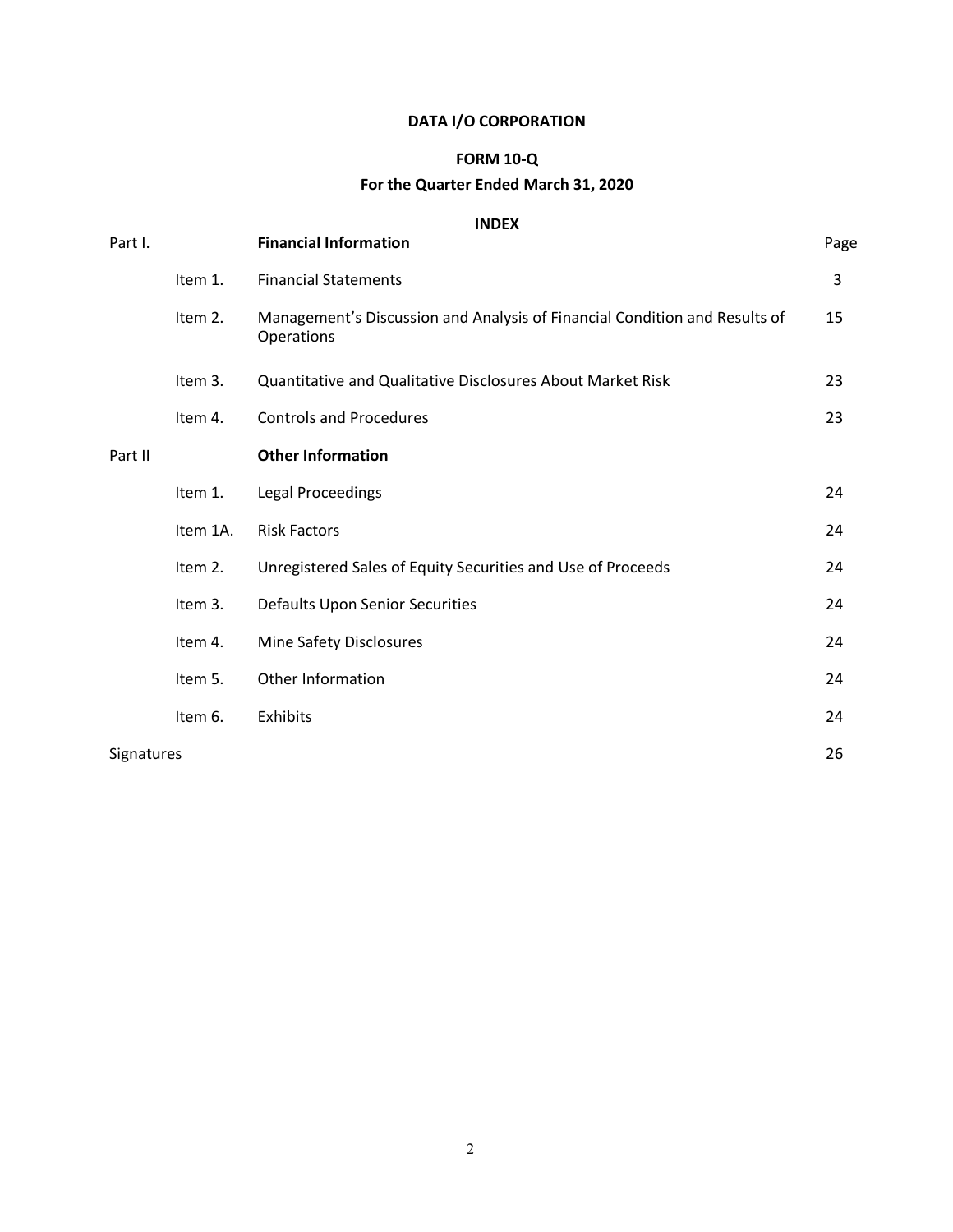## **PART I - FINANCIAL INFORMATION**

## **Item 1. Financial Statements**

## **DATA I/O CORPORATION CONSOLIDATED BALANCE SHEETS (in thousands, except share data) (UNAUDITED)**

|                                                          | March 31,<br>2020 | December 31,<br>2019 |
|----------------------------------------------------------|-------------------|----------------------|
| <b>ASSETS</b>                                            |                   |                      |
| <b>CURRENT ASSETS:</b>                                   |                   |                      |
| Cash and cash equivalents                                | \$13,814          | \$13,936             |
| Trade accounts receivable, net of allowance for          |                   |                      |
| doubtful accounts of \$79 and \$80, respectively         | 3,107             | 4,099                |
| Inventories                                              | 4,804             | 5,020                |
| Other current assets                                     | 1,709             | 924                  |
| <b>TOTAL CURRENT ASSETS</b>                              | 23,434            | 23,979               |
| Property, plant and equipment - net                      | 1,813             | 1,668                |
| Income tax receivable                                    |                   | 640                  |
| Other assets                                             | 1,850             | 1,994                |
| <b>TOTAL ASSETS</b>                                      | \$27,097          | \$28,281             |
| LIABILITIES AND STOCKHOLDERS' EQUITY                     |                   |                      |
| <b>CURRENT LIABILITIES:</b>                              |                   |                      |
| Accounts payable                                         | \$1,072           | \$1,151              |
| Accrued compensation                                     | 1,214             | 1,541                |
| Deferred revenue                                         | 1,421             | 1,387                |
| Other accrued liabilities                                | 1,286             | 1,372                |
| Income taxes payable                                     | 28                | 31                   |
| TOTAL CURRENT LIABILITIES                                | 5,021             | 5,482                |
| Operating lease liabilities                              | 1,045             | 1,178                |
| Long-term other payables                                 | 67                | 91                   |
| <b>COMMITMENTS</b>                                       |                   |                      |
| STOCKHOLDERS' EQUITY                                     |                   |                      |
| Preferred stock -                                        |                   |                      |
| Authorized, 5,000,000 shares, including                  |                   |                      |
| 200,000 shares of Series A Junior Participating          |                   |                      |
| Issued and outstanding, none                             |                   |                      |
| Common stock, at stated value -                          |                   |                      |
| Authorized, 30,000,000 shares                            |                   |                      |
| Issued and outstanding, 8,221,447 shares as of March 31, |                   |                      |
| 2020 and 8,212,748 shares as of December 31, 2019        | 19,001            | 18,748               |
| Accumulated earnings                                     | 1,954             | 2,508                |
| Accumulated other comprehensive income (loss)            | 9                 | 274                  |
| TOTAL STOCKHOLDERS' EQUITY                               | 20,964            | 21,530               |
| TOTAL LIABILITIES AND STOCKHOLDERS' EQUITY               | \$27,097          | \$28,281             |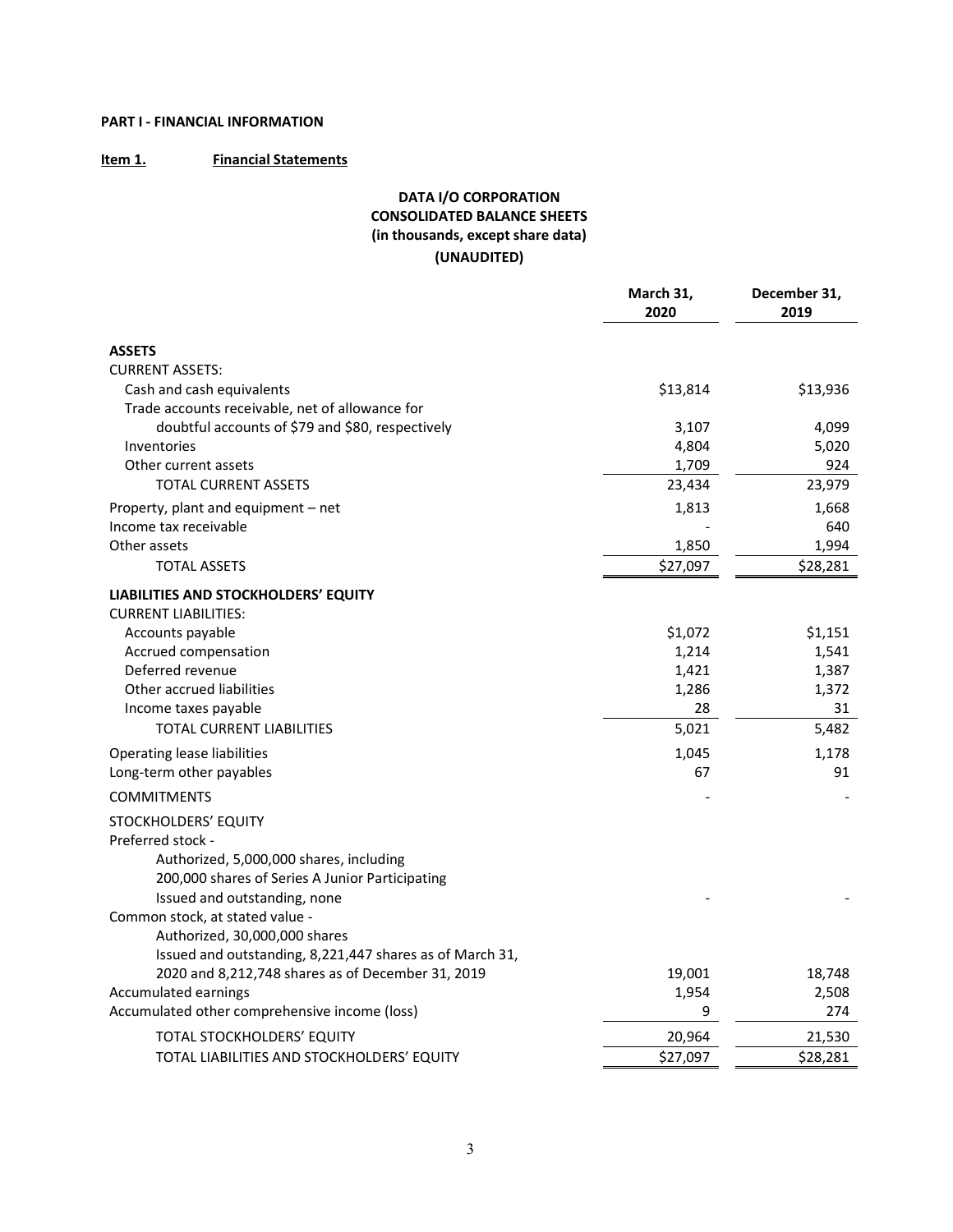## **DATA I/O CORPORATION CONSOLIDATED STATEMENTS OF OPERATIONS (in thousands, except per share amounts) (UNAUDITED)**

|                                          | <b>Three Months Ended</b><br>March 31, |         |
|------------------------------------------|----------------------------------------|---------|
|                                          | 2020                                   | 2019    |
| Net sales                                | \$4,785                                | \$6,058 |
| Cost of goods sold                       | 2,001                                  | 2,373   |
| Gross margin                             |                                        |         |
|                                          | 2,784                                  | 3,685   |
| Operating expenses:                      |                                        |         |
| Research and development                 | 1,582                                  | 1,681   |
| Selling, general and administrative      | 1,811                                  | 1,975   |
| Total operating expenses                 | 3,393                                  | 3,656   |
| Operating income (loss)                  | (609)                                  | 29      |
| Non-operating income:                    |                                        |         |
| Interest income                          | 8                                      | 12      |
| Gain on sale of assets                   |                                        | 60      |
| Foreign currency transaction gain (loss) | 52                                     | (104)   |
| Total non-operating income               | 60                                     | (32)    |
| Income (loss) before income taxes        | (549)                                  | (3)     |
| Income tax (expense) benefit             | (5)                                    | 29      |
| Net income (loss)                        | ( \$554)                               | \$26    |
|                                          |                                        |         |
| Basic earnings (loss) per share          | (50.07)                                | \$0.00  |
| Diluted earnings (loss) per share        | (50.07)                                | \$0.00  |
| Weighted-average basic shares            | 8,219                                  | 8,303   |
| Weighted-average diluted shares          | 8,219                                  | 8,417   |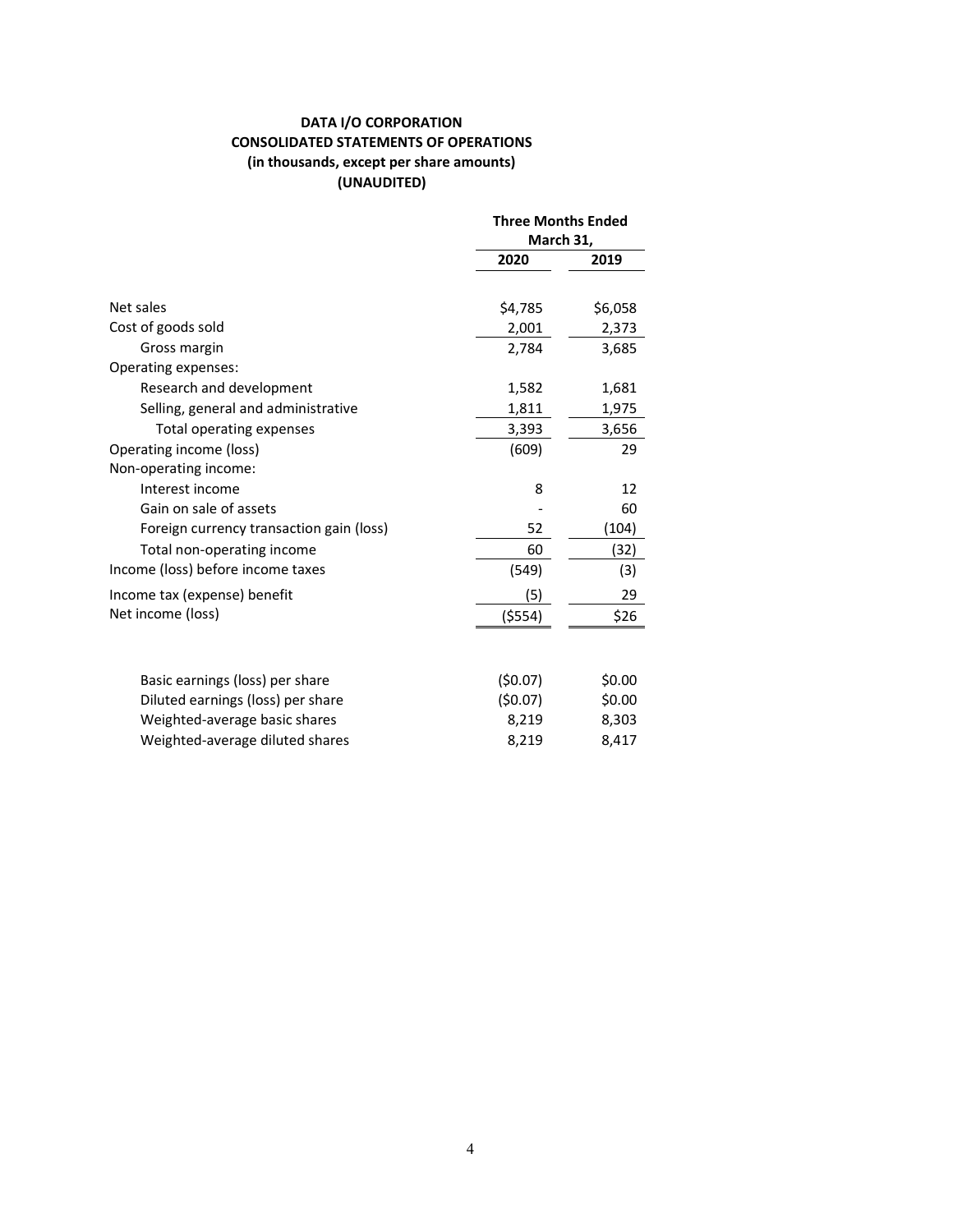## **DATA I/O CORPORATION CONSOLIDATED STATEMENTS OF COMPREHENSIVE INCOME (LOSS) (in thousands) (UNAUDITED)**

|                                                         |            | <b>Three Months Ended</b><br>March 31, |  |
|---------------------------------------------------------|------------|----------------------------------------|--|
|                                                         | 2020       | 2019                                   |  |
| Net income (loss)<br>Other comprehensive income (loss): | $($ \$554) | \$26                                   |  |
| Foreign currency translation gain (loss)                | (265)      | 128                                    |  |
| Comprehensive income (loss)                             | (\$819)    | \$154                                  |  |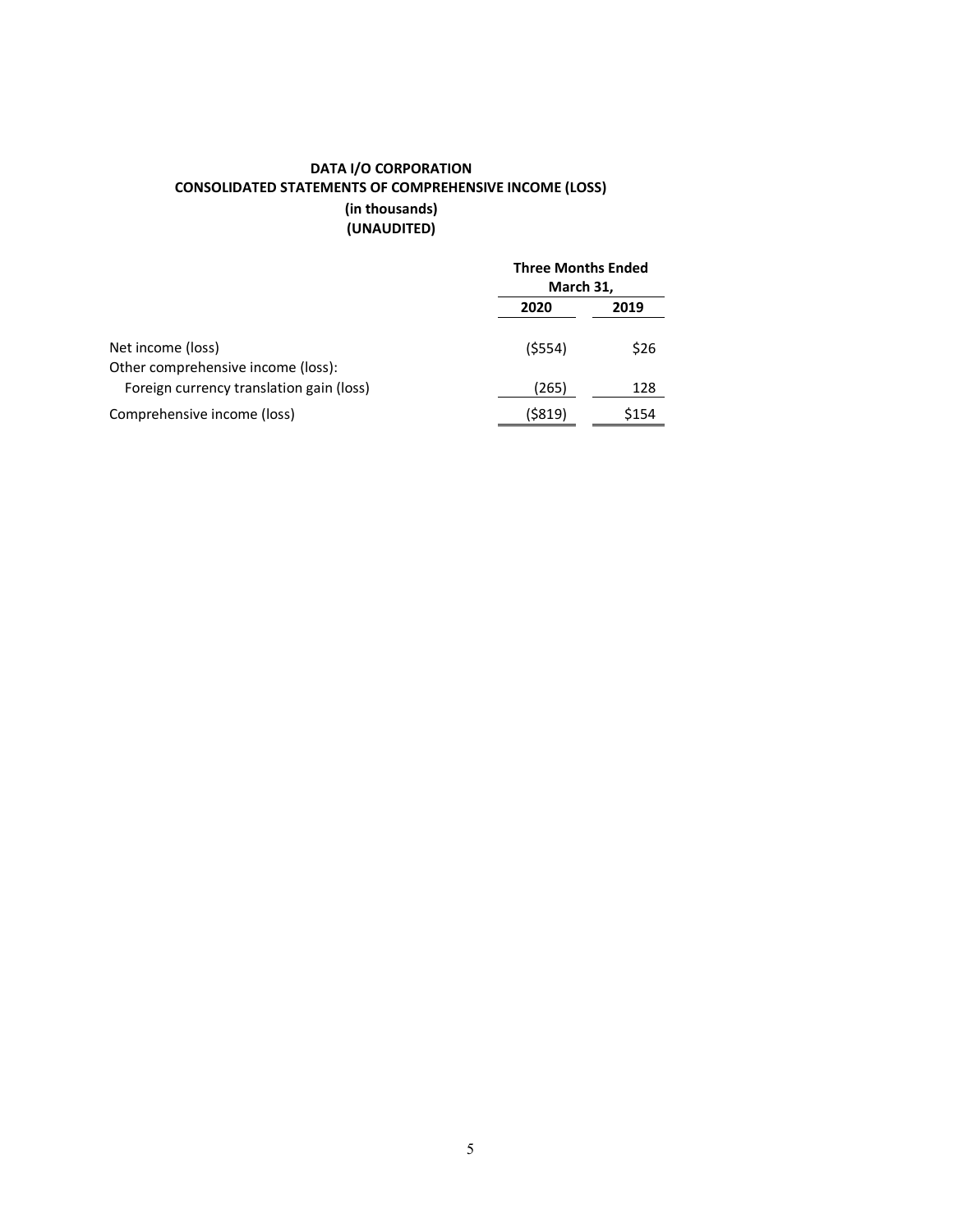## **DATA I/O CORPORATION CONSOLIDATED STATEMENT OF STOCKHOLDERS' EQUITY (in thousands, except share amounts) (UNAUDITED)**

|                                          | Common Stock<br>Shares | Amount   | Retained<br>Earnings<br>(Deficit) | Accumulated<br>and Other<br>Comprehensive<br>Income (Loss) | Total<br>Stockholders'<br>Equity |
|------------------------------------------|------------------------|----------|-----------------------------------|------------------------------------------------------------|----------------------------------|
| Balance at December 31, 2018             | 8,338,628              | \$19,254 | \$3,695                           | \$408                                                      | \$23,357                         |
| Repurchased shares                       | (57, 612)              | (313)    |                                   |                                                            | (313)                            |
| Stock awards issued, net of tax withheld | 4,046                  | (8)      |                                   |                                                            | (8)                              |
| Issuance of stock through: ESPP          | 2,763                  | 15       |                                   |                                                            | 15                               |
| Share-based compensation                 |                        | 287      |                                   |                                                            | 287                              |
| Net income (loss)                        |                        |          | 26                                |                                                            | 26                               |
| Other comprehensive income (loss)        |                        |          |                                   | 128                                                        | 128                              |
| Balance at March 31, 2019                | 8,287,825              | \$19,235 | \$3,721                           | \$536                                                      | \$23,492                         |
| Balance at December 31, 2019             | 8,212,748              | \$18,748 | \$2,508                           | \$274                                                      | \$21,530                         |
| Repurchased shares                       |                        |          |                                   |                                                            |                                  |
| Stock awards issued, net of tax withheld | 5,190                  | (10)     |                                   |                                                            | (10)                             |
| Issuance of stock through: ESPP          | 3,509                  | 14       |                                   |                                                            | 14                               |
| Share-based compensation                 |                        | 249      |                                   |                                                            | 249                              |
| Net income (loss)                        |                        |          | (554)                             |                                                            | (554)                            |
| Other comprehensive income (loss)        |                        |          |                                   | (265)                                                      | (265)                            |
| Balance at March 31, 2020                | 8,221,447              | \$19,001 | \$1,954                           | \$9                                                        | \$20,964                         |

*See notes to consolidated financial statements*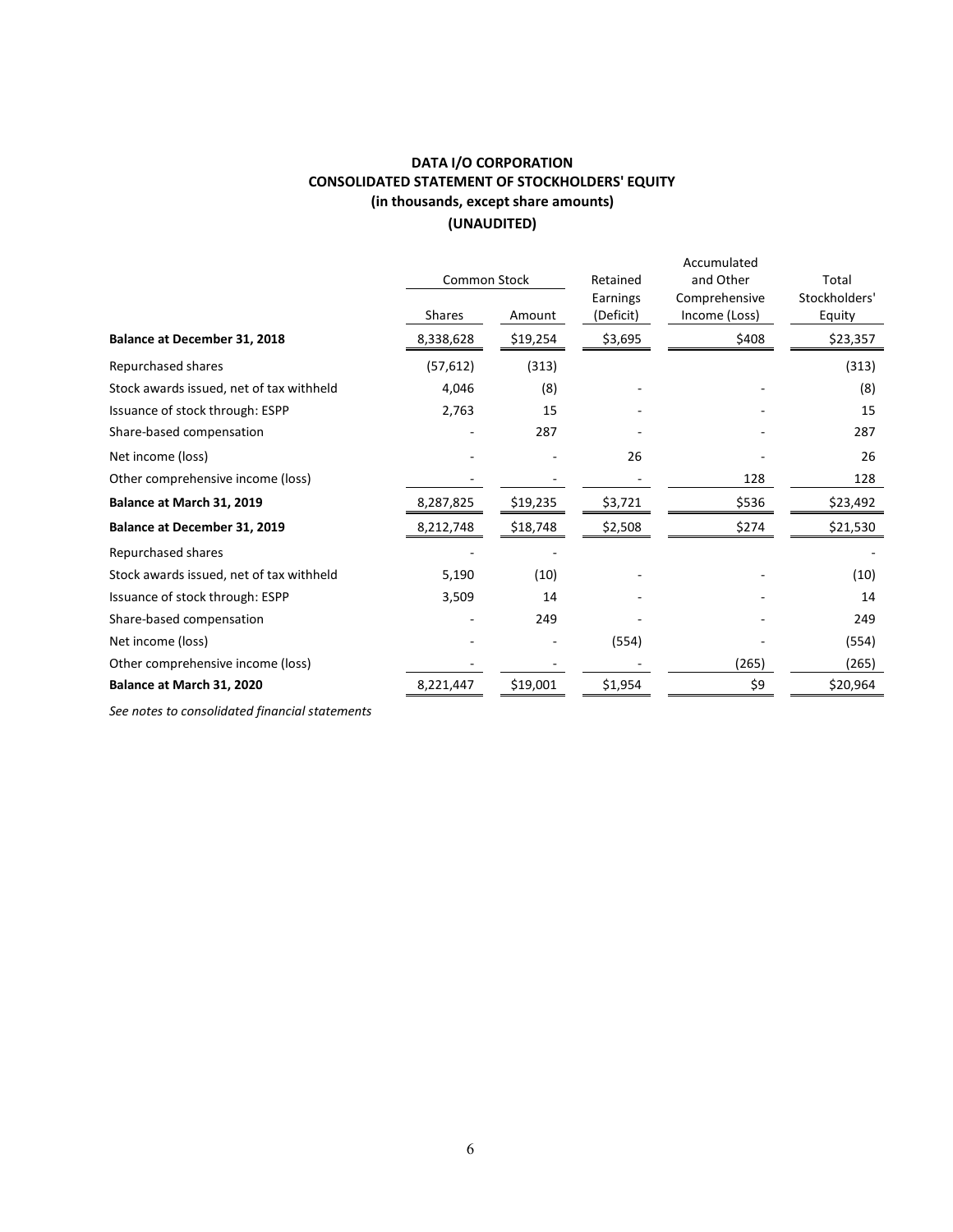## **DATA I/O CORPORATION CONSOLIDATED STATEMENTS OF CASH FLOWS (in thousands) (UNAUDITED)**

|                                                           | For the Three Months Ended<br>March 31, |          |
|-----------------------------------------------------------|-----------------------------------------|----------|
|                                                           | 2020                                    | 2019     |
| <b>CASH FLOWS FROM OPERATING ACTIVITIES:</b>              |                                         |          |
| Net income (loss)                                         | ( \$554)                                | \$26     |
| Adjustments to reconcile net income (loss)                |                                         |          |
| to net cash provided by (used in) operating activities:   |                                         |          |
| Depreciation and amortization                             | 197                                     | 204      |
| Gain on sale of assets                                    |                                         | (60)     |
| Equipment transferred to cost of goods sold               | (2)                                     | (12)     |
| Share-based compensation                                  | 249                                     | 287      |
| Net change in:                                            |                                         |          |
| Trade accounts receivable                                 | 973                                     | (931)    |
| Inventories                                               | 189                                     | (514)    |
| Other current assets                                      | (792)                                   | (234)    |
| Accounts payable and accrued liabilities                  | (468)                                   | (2,050)  |
| Deferred revenue                                          | 24                                      | 19       |
| Other long-term liabilities                               | (135)                                   | (312)    |
| Deposits and other long-term assets                       | 771                                     | 313      |
| Net cash provided by (used in) operating activities       | 452                                     | (3, 264) |
| <b>CASH FLOWS FROM INVESTING ACTIVITIES:</b>              |                                         |          |
| Purchases of property, plant and equipment                | (340)                                   | (175)    |
| Net proceeds from sale of assets                          |                                         | 60       |
|                                                           |                                         |          |
| Cash provided by (used in) investing activities           | (340)                                   | (115)    |
| <b>CASH FLOWS FROM FINANCING ACTIVITIES:</b>              |                                         |          |
| Net proceeds from issuance of common stock, less payments |                                         |          |
| for shares withheld to cover tax                          | 4                                       | 6        |
| Repurchase of common stock                                |                                         | (312)    |
| Cash provided by (used in) financing activities           | 4                                       | (306)    |
| Increase (decrease) in cash and cash equivalents          | 116                                     | (3,685)  |
| Effects of exchange rate changes on cash                  | (238)                                   | 124      |
| Cash and cash equivalents at beginning of period          | 13,936                                  | 18,343   |
| Cash and cash equivalents at end of period                | \$13,814                                | \$14,782 |
| Supplemental disclosure of cash flow information:         |                                         |          |
| Cash paid during the period for:                          |                                         |          |
| Income taxes                                              | \$63                                    | \$66     |
| See notes to consolidated financial statements            |                                         |          |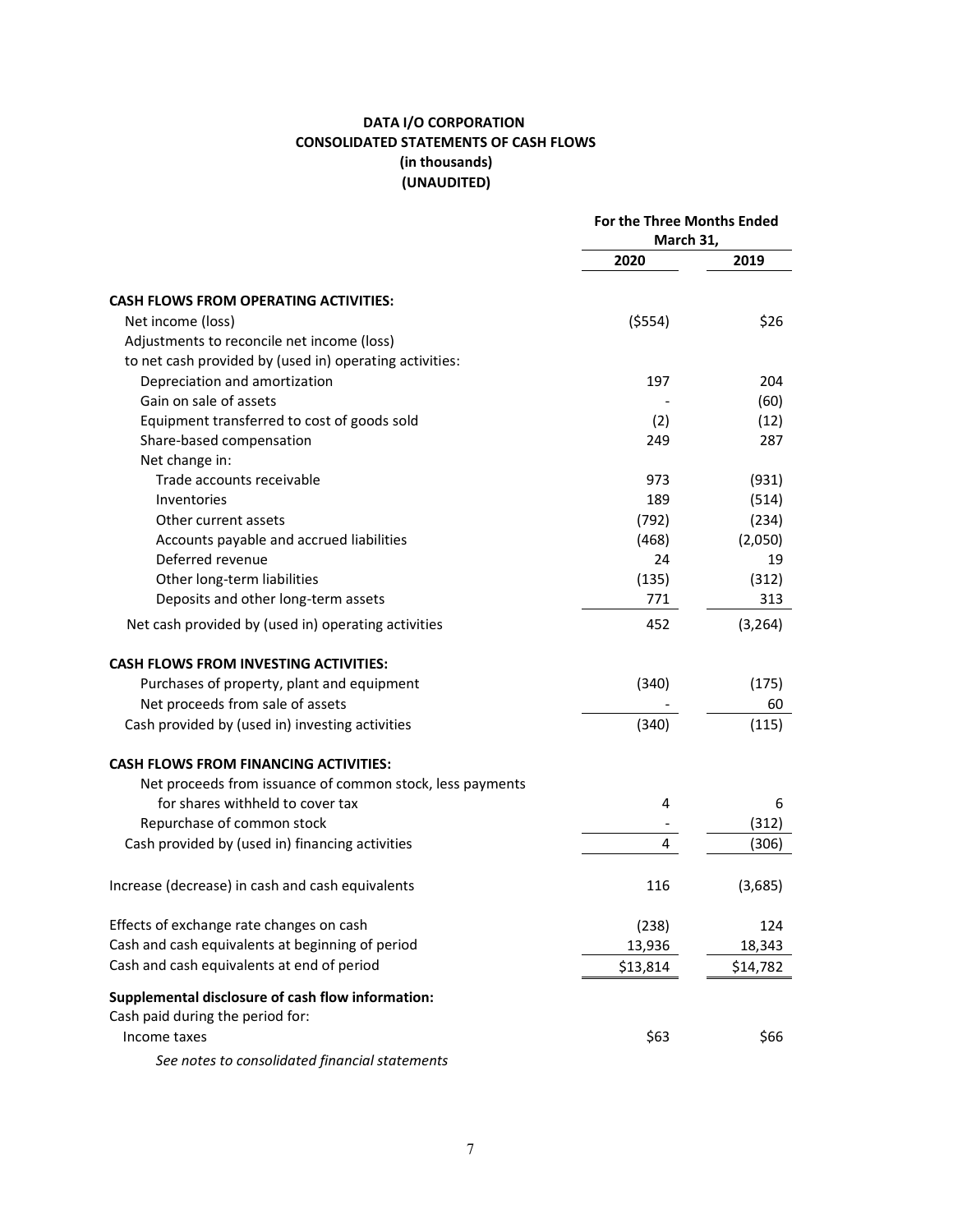#### **DATA I/O CORPORATION NOTES TO CONSOLIDATED FINANCIAL STATEMENTS (UNAUDITED)**

#### **NOTE 1 - FINANCIAL STATEMENT PREPARATION**

Data I/O Corporation ("Data I/O", "We", "Our", "Us") prepared the financial statements as of March 31, 2020 and March 31, 2019 according to the rules and regulations of the Securities and Exchange Commission ("SEC"). These statements are unaudited but, in the opinion of management, include all adjustments (consisting of normal recurring adjustments and accruals) necessary to present fairly the results for the periods presented. The balance sheet at December 31, 2019 has been derived from the audited financial statements at that date. We have condensed or omitted certain information and footnote disclosures normally included in financial statements prepared in accordance with accounting principles generally accepted in the United States of America according to such SEC rules and regulations. Operating results for the three months ended March 31, 2020 are not necessarily indicative of the results that may be expected for the year ending December 31, 2020. These financial statements should be read in conjunction with the annual audited financial statements and the accompanying notes included in our Form 10-K for the year ended December 31, 2019.

#### Revenue Recognition

Topic 606 provides a single, principles-based five-step model to be applied to all contracts with customers. It generally provides for the recognition of revenue in an amount that reflects the consideration to which the Company expects to be entitled, net of allowances for estimated returns, discounts or sales incentives, as well as taxes collected from customers when control over the promised goods or services are transferred to the customer.

We have elected the practical expedient to expense contract acquisition costs, primarily sales commissions, for contracts with terms of one year or less and will capitalize and amortize incremental costs with terms that exceed one year. During 2020 and 2019, the impact of capitalization of incremental costs for obtaining contracts was immaterial. We have made a sales tax policy election to exclude sales, use, value added, some excise taxes and other similar taxes from the measurement of the transaction price.

We recognize revenue upon transfer of control of the promised products or services to customers in an amount that reflects the consideration we expect to receive in exchange for those products or services. We have determined that our programming equipment has reached a point of maturity and stability such that product acceptance can be assured by testing at the factory prior to shipment and that the installation meets the criteria to be a separate performance obligation. These systems are standard products with published product specifications and are configurable with standard options. The evidence that these systems could be deemed as accepted was based upon having standardized factory production of the units, results from batteries of tests of product performance to our published specifications, quality inspections and installation standardization, as well as past product operation validation with the customer and the history provided by our installed base of products upon which the current versions were based.

The revenue related to products requiring installation that is perfunctory is recognized upon transfer of control of the product to customers, which generally is at the time of shipment. Installation that is considered perfunctory includes any installation that is expected to be performed by other parties, such as distributors, other vendors, or the customers themselves. This considers the complexity, skill and training needed as well as customer expectations regarding installation.

We enter into arrangements with multiple performance obligations that arise during the sale of a system that includes an installation component, a service and support component and a software maintenance component. The transaction price is allocated to the separate performance obligations on relative standalone sales price. We allocate the transaction price of each element based on relative selling prices. Relative selling price is based on the selling price of the standalone system. For the installation and service and support performance obligations, we use the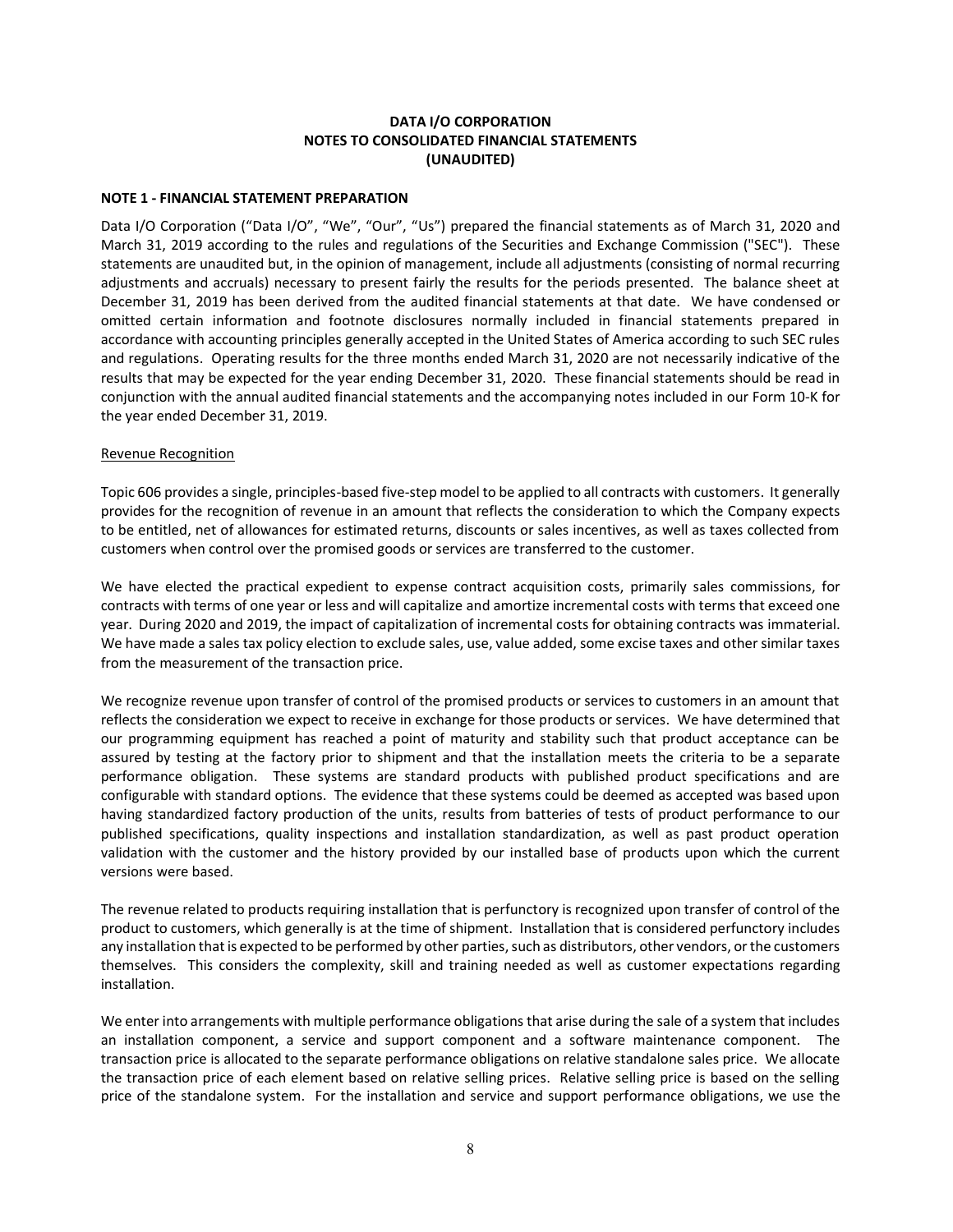value of the discount given to distributors who perform these components. For software maintenance performance obligations, we use what we charge for annual software maintenance renewals after the initial year the system is sold. Revenue is recognized on the system sale based on shipping terms, installation revenue is recognized after the installation is performed, and hardware service and support and software maintenance revenue is recognized ratably over the term of the agreement, typically one year. Deferred revenue includes service, support and maintenance contracts and represents the undelivered performance obligation of agreements that are typically for one year.

When we sell software separately, we recognize revenue upon the transfer of control of the software, which is generally upon shipment, provided that only inconsequential performance obligations remain on our part and substantive acceptance conditions, if any, have been met.

We recognize revenue when there is an approved contract that both parties are committed to perform, both parties' rights have been identified, the contract has substance, collection of substantially all the consideration is probable, the transaction price has been determined and allocated over the performance obligations, the performance obligations including substantive acceptance conditions, if any, in the contract have been met, the obligation is not contingent on resale of the product, the buyer's obligation would not be changed in the event of theft, physical destruction or damage to the product, the buyer acquiring the product for resale has economic substance apart from us and we do not have significant obligations for future performance to directly bring about the resale of the product by the buyer. We establish a reserve for sales returns based on historical trends in product returns and estimates for new items. Payment terms are generally 30 days from shipment.

We transfer certain products out of service from their internal use and make them available for sale. The products transferred are typically our standard products in one of the following areas: service loaners, rental or test units; engineering test units; or sales demonstration equipment. Once transferred, the equipment is sold by our regular sales channels as used equipment inventory. These product units often involve refurbishing and an equipment warranty, and are conducted as sales in our normal and ordinary course of business. The transfer amount is the product unit's net book value and the sale transaction is accounted for as revenue and cost of goods sold.

|                                | Three Months Ended |         |                   |
|--------------------------------|--------------------|---------|-------------------|
| Net sales by type              | March 31,<br>2020  | Change  | March 31,<br>2019 |
| (in thousands)                 |                    |         |                   |
| <b>Equipment Sales</b>         | \$2,587            | (30.3%) | \$3,711           |
| <b>Adapter Sales</b>           | 1,345              | (7.9%)  | 1,461             |
| Software and Maintenance Sales | 853                | (3.7%)  | 886               |
| Total                          | \$4,785            | (21.0%) | \$6,058           |

The following table represents our revenues by major categories:

#### Share-Based Compensation

All stock-based compensation awards are measured based on estimated fair values on the date of grant and recognized as compensation expense on the straight-line single-option method. Our share-based compensation is reduced for estimated forfeitures at the time of grant and revised as necessary in subsequent periods if actual forfeitures differ from those estimates.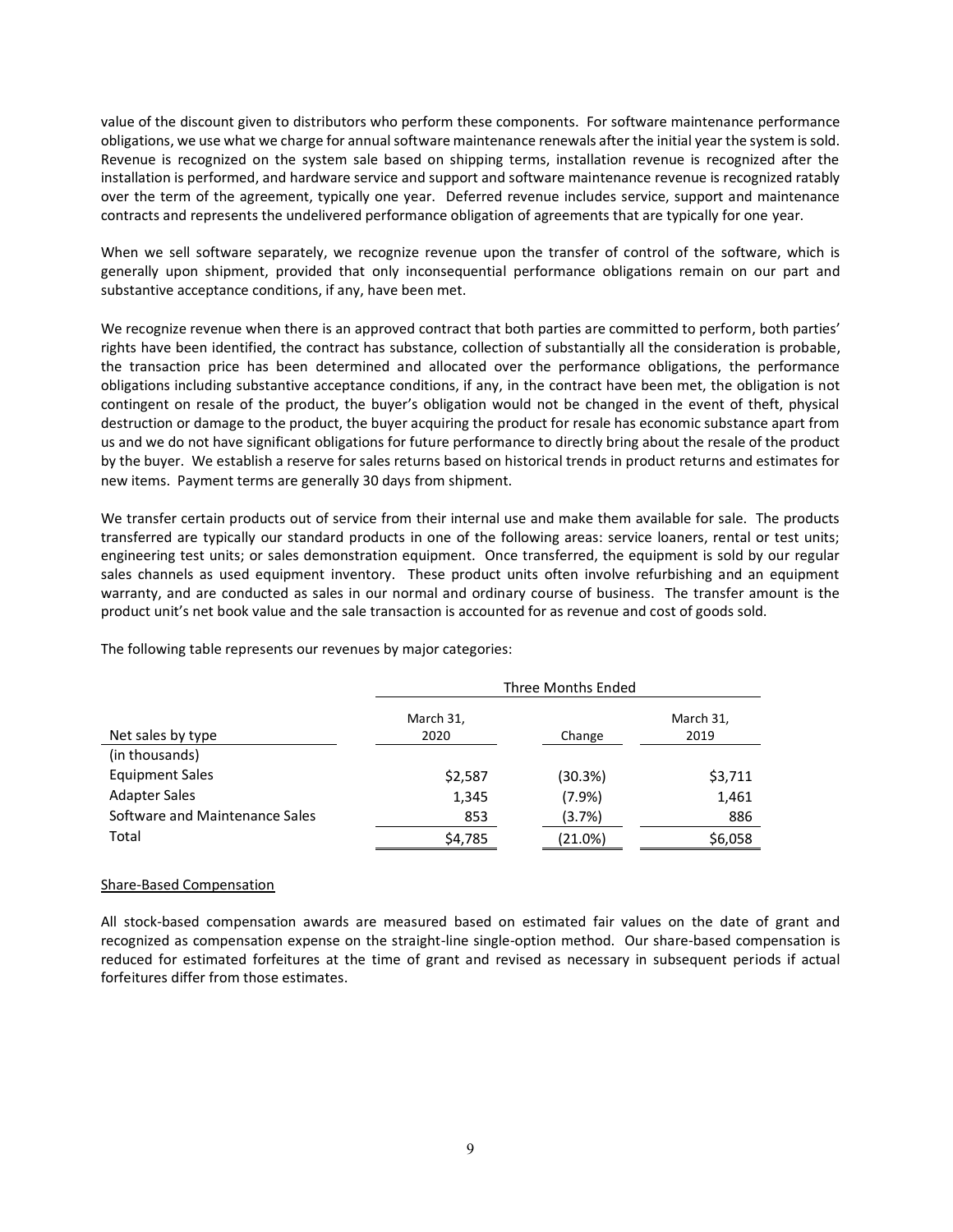#### Income Tax

Income taxes are computed at current enacted tax rates, less tax credits using the asset and liability method. Deferred taxes are adjusted both for items that do not have tax consequences and for the cumulative effect of any changes in tax rates from those previously used to determine deferred tax assets or liabilities. Tax provisions include amounts that are currently payable, changes in deferred tax assets and liabilities that arise because of temporary differences between the timing of when items of income and expense are recognized for financial reporting and income tax purposes, and any changes in the valuation allowance caused by a change in judgment about the realization of the related deferred tax assets. A valuation allowance is established when necessary to reduce deferred tax assets to amounts expected to be realized. The CARES Act, enacted in Q1 2020, accelerated the AMT credit refund of \$640,000 to be a current asset instead of non-current.

#### Recently Adopted Accounting Pronouncements

We adopted the new lease accounting standard, ASC 842, on January 1, 2019 using the modified retrospective transition method, and recorded a balance sheet adjustment on the date of adoption. In 2018, we accounted for leases under ASC 840. The new lease standard requires lessees to recognize right-of-use assets and lease liabilities on the balance sheet for operating leases, and also requires additional quantitative and qualitative disclosures to enable users of the financial statements to assess the amount, timing and uncertainty of cash flows arising from leases. In adopting ASC 842, we utilized certain practical expedients available under the standard. These practical expedients include waiving reassessment of conclusions reached under the previous lease standard as to whether contracts contain leases, not recording right-of-use assets or lease liabilities for leases with terms of 12 months or less, how to classify leases identified and how to account for initial direct costs incurred. We also utilized the practical expedient to use hindsight as of the date of adoption to determine the terms of our leases and to evaluate our right-of-use assets for impairment.

See Note 5 of the accompanying notes to the condensed consolidated financial statements for additional information regarding our operating leases.

#### **NOTE 2 – INVENTORIES**

Inventories consisted of the following components:

|                 | March 31,<br>2020 | December 31,<br>2019 |
|-----------------|-------------------|----------------------|
| (in thousands)  |                   |                      |
| Raw material    | \$2,159           | \$2,416              |
| Work-in-process | 1,719             | 1,832                |
| Finished goods  | 926               | 772                  |
| Inventories     | \$4,804           | \$5,020              |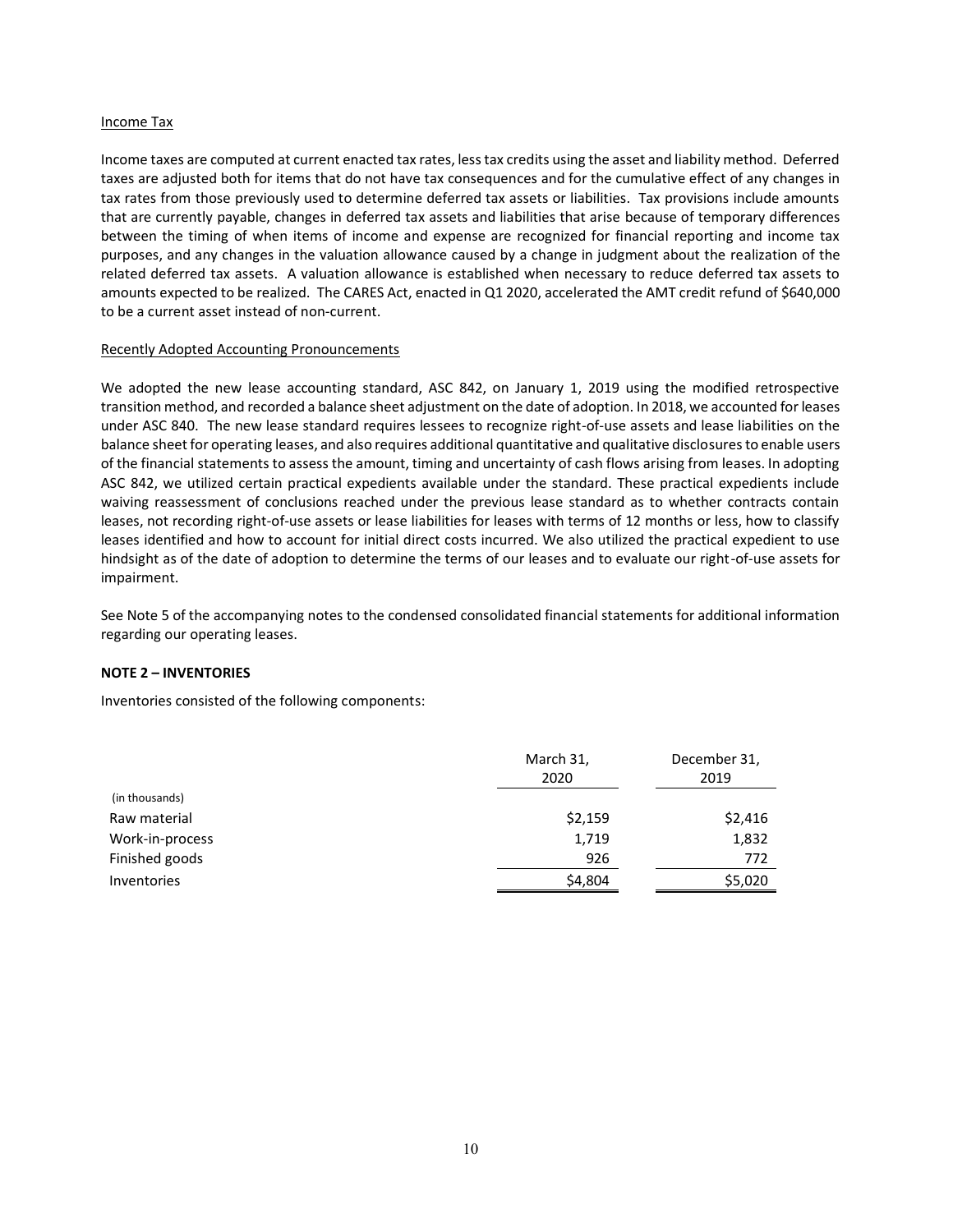## **NOTE 3 – PROPERTY, PLANT AND EQUIPMENT, NET**

Property and equipment consisted of the following components:

|                               | March 31,<br>2020 | December 31,<br>2019 |
|-------------------------------|-------------------|----------------------|
| (in thousands)                |                   |                      |
| Leasehold improvements        | \$390             | \$395                |
| Equipment                     | 5,575             | 5,606                |
| Sales demonstration equipment | 979               | 778                  |
|                               | 6.944             | 6,779                |
| Less accumulated depreciation | 5,131             | 5,111                |
| Property and equipment, net   | \$1,813           | \$1,668              |

## **NOTE 4 – OTHER ACCRUED LIABILITIES**

Other accrued liabilities consisted of the following components:

|                              | March 31,<br>2020 | December 31,<br>2019 |
|------------------------------|-------------------|----------------------|
| (in thousands)               |                   |                      |
| Lease liability - short term | \$640             | \$678                |
| Product warranty             | 361               | 367                  |
| Sales return reserve         | 77                | 77                   |
| Other taxes                  | 90                | 126                  |
| Other                        | 118               | 124                  |
| Other accrued liabilities    | \$1,286           | \$1,372              |

The changes in our product warranty liability for the three months ending March 31, 2020 are as follows:

|                              | March 31, |
|------------------------------|-----------|
|                              | 2020      |
| (in thousands)               |           |
| Liability, beginning balance | \$367     |
| Net expenses                 | 175       |
| Warranty claims              | (175)     |
| <b>Accrual revisions</b>     | (6)       |
| Liability, ending balance    | \$361     |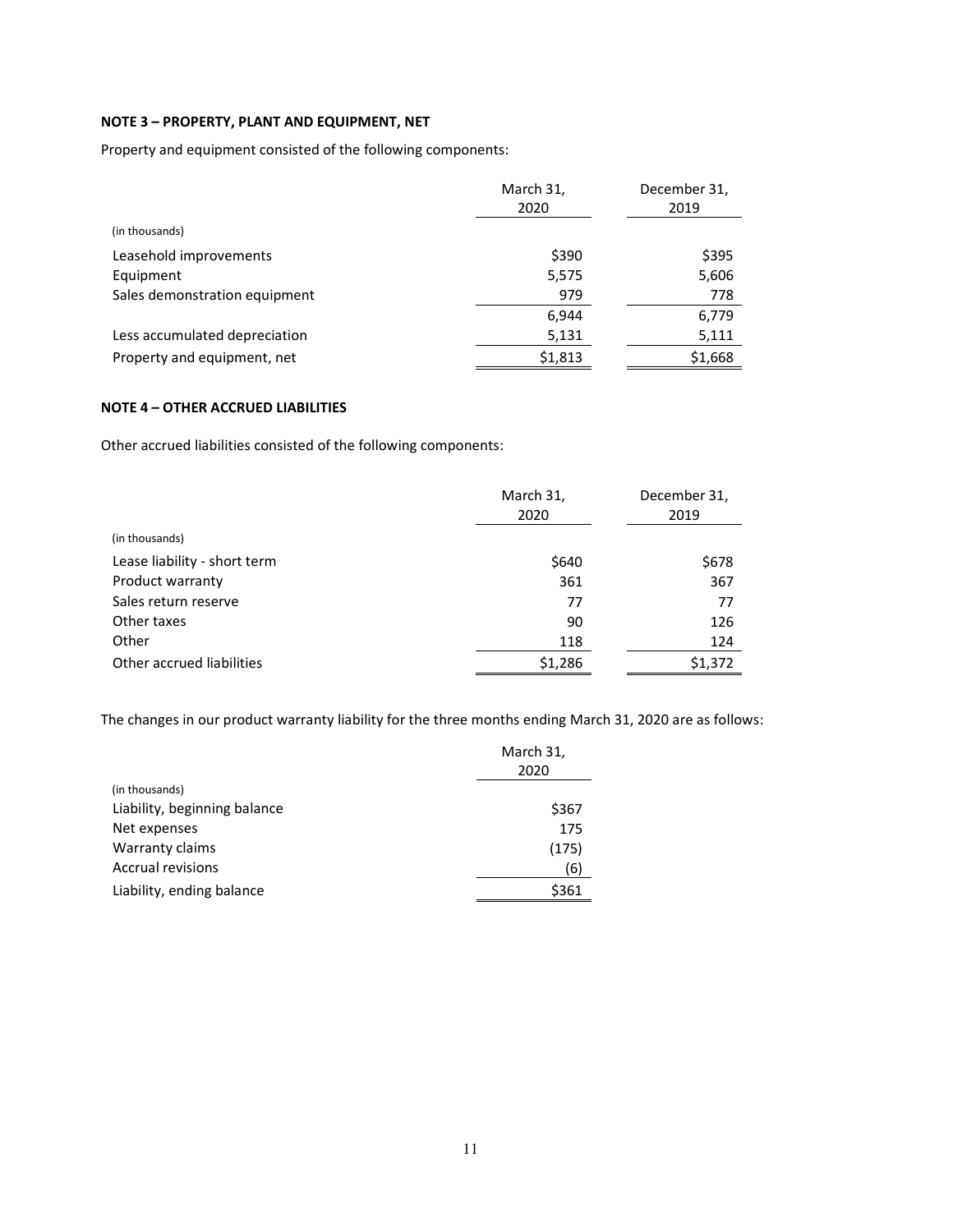#### **NOTE 5 – LEASES**

Our leasing arrangements are primarily for facility leases we use to conduct our operations. The following table presents our future lease payments for long-term operating leases as of March 31, 2020:

|                                   | Operating         |
|-----------------------------------|-------------------|
|                                   | Lease Commitments |
| (in thousands)                    |                   |
| 2020 (remaining)                  | \$570             |
| 2021                              | 685               |
| 2022                              | 315               |
| 2023                              | 90                |
| 2024                              | 82                |
| Thereafter                        | 139               |
| Total                             | \$1,881           |
| Less Imputed interest             | (196)             |
| Total operating lease liabilities | \$1,685           |

Cash paid for operating lease liabilities for the three months ended March 31, 2020 and 2019 were \$185,000 and \$196,000 respectively. There were two new leases during the three months ended March 31, 2020.

The following table presents supplemental balance sheet information related to leases as of March 31, 2020:

|                                                        | Balance at | Balance at   |
|--------------------------------------------------------|------------|--------------|
|                                                        | March 31,  | December 31, |
|                                                        | 2020       | 2019         |
| (in thousands)                                         |            |              |
| Right-of-use assets (Long-term other assets)           | \$1,430    | \$1,574      |
| Lease liability-short term (Other accrued liabilities) | 640        | 678          |
| Lease liability-long term (Long-term other payables)   | 1,045      | 1,178        |

At March 31, 2020, the weighted average remaining lease term is 3.24 and the weighted average discount rate used is 5%.

The components of our lease expense for the three months ended March 31, 2020 and 2019 include operating lease costs of \$163,000 and \$166,000 respectively, and short-term lease costs of \$7,000 and \$5,000 respectively.

Our real estate facility leases are described below:

During the third quarter of 2017, we amended our lease agreement, extending the lease for the Redmond, Washington headquarters facility through July 31, 2022. This lease is for approximately 20,460 square feet.

We signed a lease agreement effective November 1, 2015 that extends the lease for a facility located in Shanghai, China through October 31, 2021. This lease is for approximately 19,400 square feet.

During the fourth quarter of 2016, we signed a lease agreement for a new facility located near Munich, Germany which was effective March 1, 2017 and extends the lease through February 28, 2022. This lease is for approximately 4,895 square feet.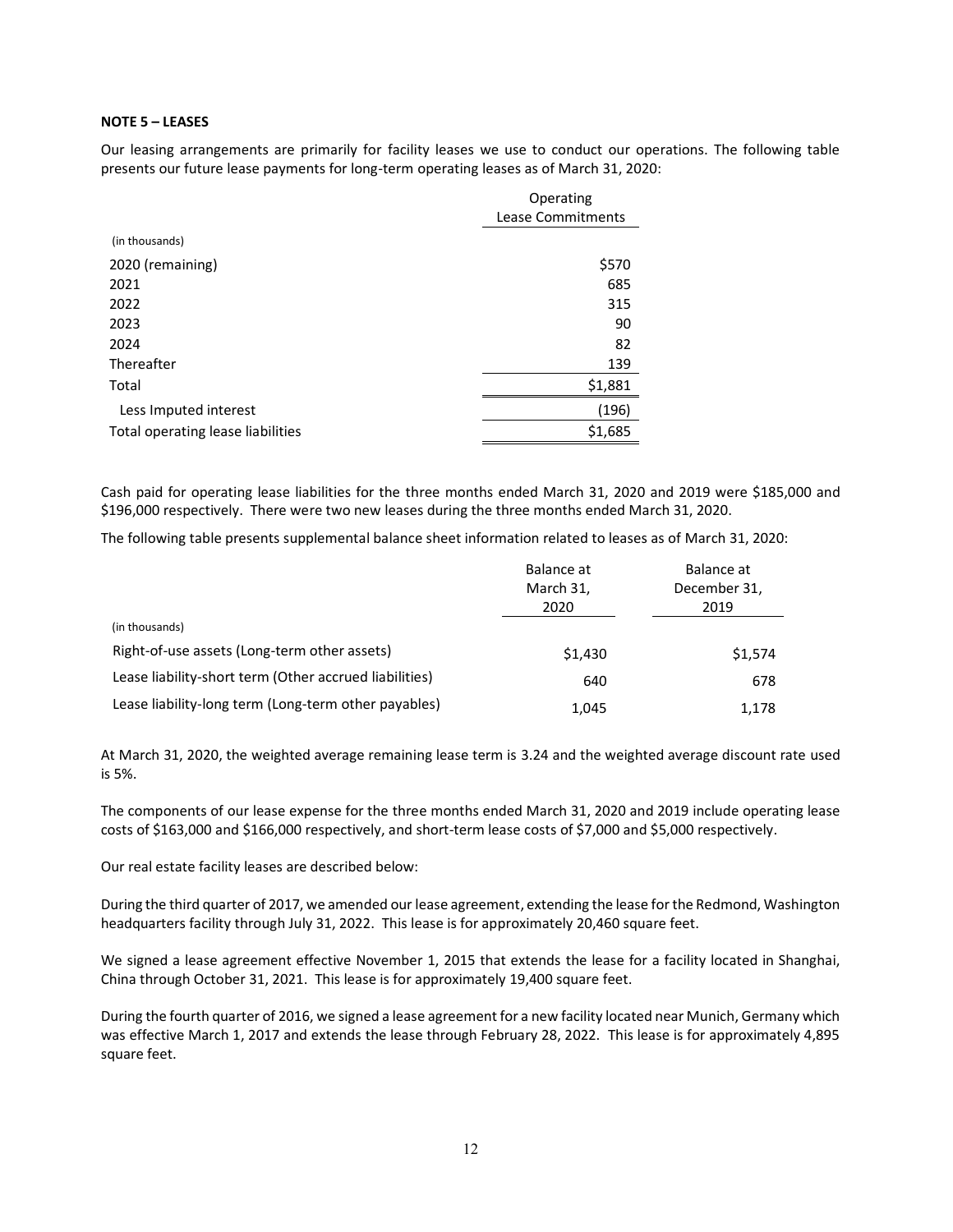#### **NOTE 6 – OTHER COMMITMENTS**

We have purchase obligations for inventory and production costs as well as other obligations such as capital expenditures, service contracts, marketing, and development agreements. Arrangements are considered purchase obligations if a contract specifies all significant terms, including fixed or minimum quantities to be purchased, a pricing structure and approximate timing of the transaction. Most arrangements are cancelable without a significant penalty, and with short notice, typically less than 90 days. At March 31, 2020, the purchase commitments and other obligations totaled \$1.3 million of which all but \$269,000 are expected to be paid over the next twelve months.

## **NOTE 7 – CONTINGENCIES**

As of March 31, 2020, we were not a party to any legal proceedings or aware of any indemnification agreement claims, the adverse outcome of which in management's opinion, individually or in the aggregate, would have a material adverse effect on our results of operations or financial position.

#### **NOTE 8 – EARNINGS PER SHARE**

Basic earnings per share is calculated based on the weighted average number of common shares outstanding during each period. Diluted earnings per share is calculated based on these same weighted average shares outstanding plus the effect of potential shares issuable upon assumed exercise of stock options based on the treasury stock method. Potential shares issuable upon the exercise of stock options are excluded from the calculation of diluted earnings per share to the extent their effect would be anti-dilutive.

The following table sets forth the computation of basic and diluted earnings per share:

|                                         | <b>Three Months Ended</b> |                   |
|-----------------------------------------|---------------------------|-------------------|
|                                         | March 31,<br>2020         | March 31,<br>2019 |
| (in thousands except per share data)    |                           |                   |
| Numerator for basic and diluted         |                           |                   |
| earnings (loss) per share:              |                           |                   |
| Net income (loss)                       | ( \$554)                  | \$26              |
| Denominator for basic                   |                           |                   |
| earnings (loss) per share:              |                           |                   |
| Weighted-average shares                 | 8,219                     | 8,303             |
| Employee stock options and awards       | 56                        | 114               |
| Denominator for diluted                 |                           |                   |
| earnings (loss) per share:              |                           |                   |
| Adjusted weighted-average shares &      |                           |                   |
| assumed conversions of stock options    | 8,275                     | 8,417             |
| Basic and diluted                       |                           |                   |
| earnings (loss) per share:              |                           |                   |
| Total basic earnings (loss) per share   | (50.07)                   | \$0.00            |
| Total diluted earnings (loss) per share | (\$0.07)                  | \$0.00            |

Options to purchase 25,000 and 25,000 shares respectively were outstanding as of March 31, 2020 and 2019, but were excluded from the computation of diluted earnings per share for the periods then ended because the options were anti-dilutive.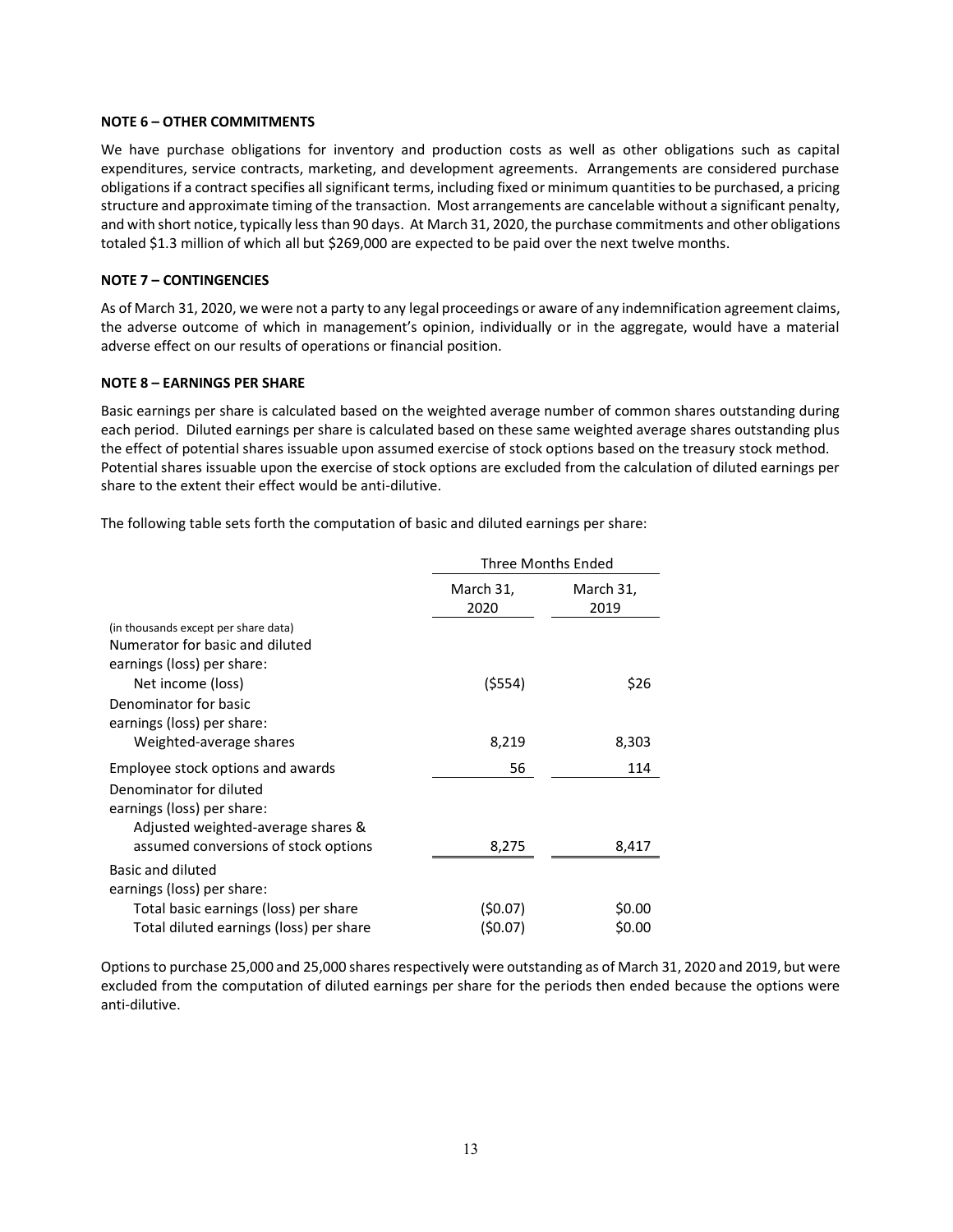#### **NOTE 9 – SHARE-BASED COMPENSATION**

For share-based awards granted, we have recognized compensation expense based on the estimated grant date fair value method. For these awards we have recognized compensation expense using a straight-line amortization method reduced for estimated forfeitures.

The impact on our results of operations of recording share-based compensation, net of forfeitures, for the three months ended March 31, 2020 and 2019, respectively, were as follows:

|                                | Three Months Ended     |       |  |
|--------------------------------|------------------------|-------|--|
|                                | March 31,<br>March 31, |       |  |
|                                | 2020                   | 2019  |  |
| (in thousands)                 |                        |       |  |
| Cost of goods sold             | \$6                    | \$5   |  |
| Research and development       | 64                     | 63    |  |
| Selling, general and           |                        |       |  |
| administrative                 | 179                    | 219   |  |
| Total share-based compensation | \$249                  | \$287 |  |

Equity awards granted during the three months ended March 31, 2020 and 2019 were as follows:

|                               | Three Months Ended |           |
|-------------------------------|--------------------|-----------|
|                               | March 31,          | March 31, |
|                               | 2020               | 2019      |
|                               |                    |           |
| <b>Restricted Stock Units</b> |                    | 500       |
| <b>Stock Options</b>          |                    |           |

Non-employee directors Restricted Stock Units ("RSU's") vest over one year and options vest over three years and have a six-year exercise period. Employee RSU's typically vest over four years and employee Non-Qualified stock options typically vest quarterly over 4 years and have a six-year exercise period.

The remaining unamortized expected future equity compensation expense and remaining amortization period associated with unvested option grants, restricted stock awards and restricted stock unit awards at March 31, 2020 are:

|                                                               | March 31. |  |
|---------------------------------------------------------------|-----------|--|
|                                                               | 2020      |  |
| Unamortized future equity compensation expense (in thousands) | \$2.133   |  |
| Remaining weighted average amortization period (in years)     | 2.27      |  |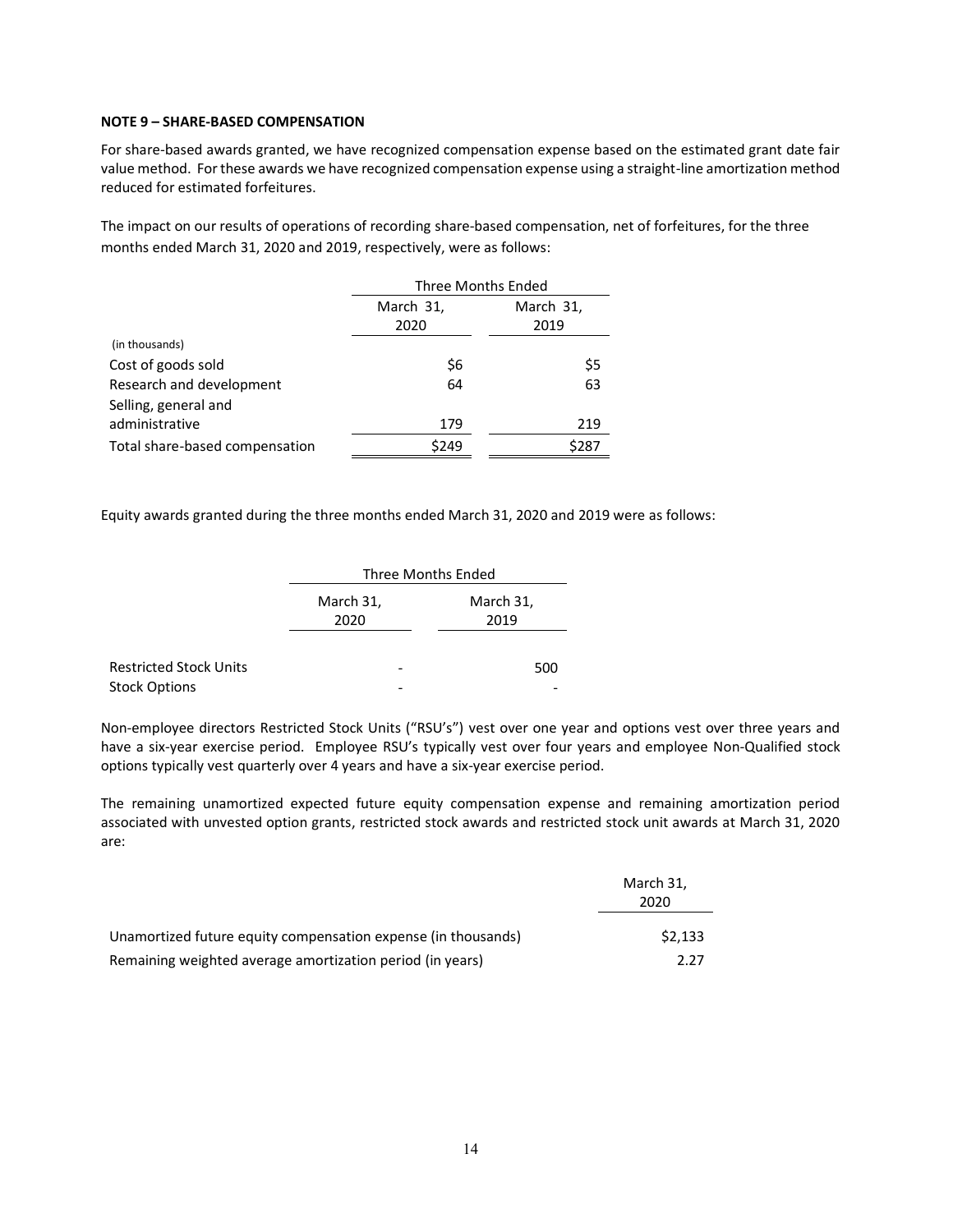#### **Item 2. Management's Discussion and Analysis of Financial Condition and Results of Operations**

#### General

### **FORWARD-LOOKING STATEMENTS**

This Quarterly Report on Form 10-Q includes forward-looking statements within the meaning of the Private Securities Litigation Reform Act of 1995. This Act provides a "safe harbor" for forward-looking statements to encourage companies to provide prospective information about themselves as long as they identify these statements as forwardlooking and provide meaningful cautionary statements identifying important factors that could cause actual results to differ from the projected results. All statements other than statements of historical fact made in this Quarterly Report on Form 10-Q are forward-looking. In particular, statements herein regarding economic outlook, impact of novel coronavirus or COVID-19; industry prospects and trends; expected business reopening; industry partnerships; future results of operations or financial position; future spending; breakeven revenue point; expected market bottom or growth; market acceptance of our newly introduced or upgraded products or services; the sufficiency of our cash to fund future operations and capital requirements; development, introduction and shipment of new products or services; changing foreign operations; trade issues and tariffs; and any other guidance on future periods are forwardlooking statements. Forward-looking statements reflect management's current expectations and are inherently uncertain. Although we believe that the expectations reflected in these forward-looking statements are reasonable, we cannot guarantee future results, levels of activity, performance, achievements, or other future events. Moreover, neither Data I/O nor anyone else assumes responsibility for the accuracy and completeness of these forward-looking statements. We are under no duty to update any of these forward-looking statements after the date of this Quarterly Report. The Reader should not place undue reliance on these forward-looking statements. The discussions above and in the section in Item 1A., Risk Factors "Cautionary Factors That May Affect Future Results" in our Annual report on Form 10-K for the year ended December 31, 2019, describe some, but not all, of the factors that could cause these differences.

#### **OVERVIEW**

After a strong Q4 2019, the seasonally soft Q1 was negatively impacted by COVID-19 related country and customer business shutdowns. In response to suddenly changing business conditions, we scaled back planned investments and reduced our current spending. Despite the spending reductions, we continue to invest with a long-term focus towards expanding our markets and creating unique value for our customers. This is true for both our traditional core business as well as the emerging security deployment business.

Our short term challenge continues to be operating in a cyclical, COVID-19 impacted, and rapidly evolving industry environment. We must balance industry changes, industry partnerships, new technologies, business geography shifts, exchange rate volatility, trade issues and tariffs, coronavirus impacts, increasing costs and strategic investments in our business with the level of demand and mix of business we expect. We continue to manage our costs carefully and execute strategies for cash preservation, protecting our employee base and cost reductions.

We are focusing our research and development efforts in our strategic growth markets, namely automotive electronics and IoT new programming technologies, secure supply chain solutions, automated programming systems and their enhancements for the manufacturing environment and software. We are developing technology and products to securely provision new categories of semiconductors, including Secure Elements, Authentication Chips, and Secure Microcontrollers. We plan to deliver new programming technology and automated handling systems for managed and secure programming in the manufacturing environment. We continue to focus on extending the capabilities and support for our product lines and supporting the latest semiconductor devices, including various configurations of NAND Flash, e-MMC, UFS and microcontrollers on our newer products.

Our customer focus has been on global and strategic high-volume manufacturers in key market segments like automotive electronics, IoT, industrial controls and consumer electronics as well as programming centers.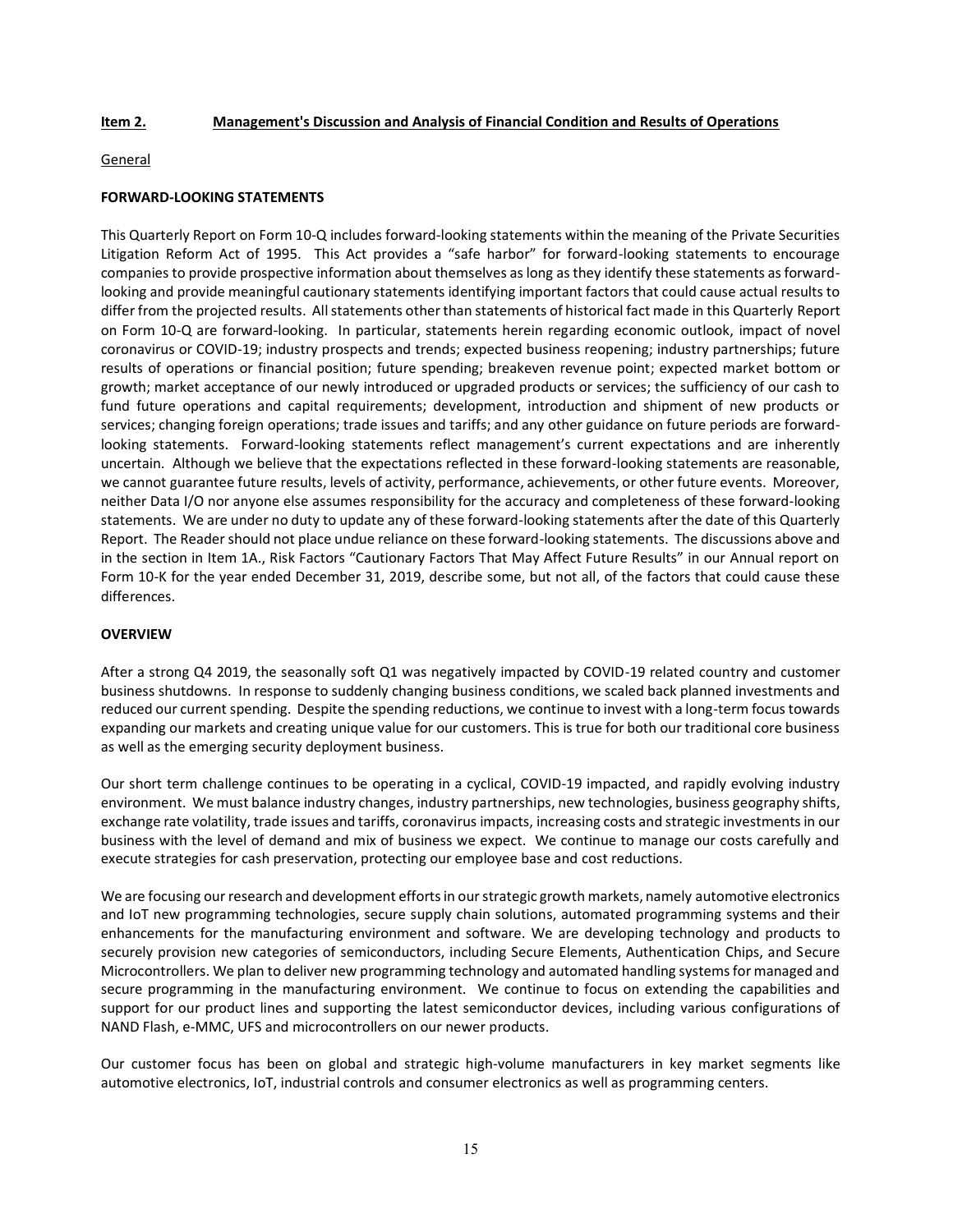Although the long-term prospects for our strategic growth markets should be good, these markets and our business have been, and are likely to continue to be, adversely impacted by the global pandemic of novel coronavirus or COVID-19.

As a global company with 92% of our 2019 sales in international markets, we have been and expect to continue to be significantly impacted by the COVID-19 pandemic, which started to impact us first in China and has since spread to Asia, USA, Europe and all other markets we serve. We have seen orders delayed due to the pandemic. 31% of our employees are based in Shanghai, China and we have a manufacturing facility there which manufactures some of our equipment and develops most of the adapters and algorithms for our equipment. Although our facilities in Shanghai, Redmond and Germany are currently operating in pandemic related restricted ways, we believe that our classification as essential by certain U.S. customer groups will continue to keep operations open. We source other components from China and other countries that are used to manufacture our equipment in China and in our Redmond, Washington facility and these components may not be readily available or subject to delays. In all of our locations many of our employees and executives are working from home and we are limiting visitors to our facilities as the pandemic continues. All of our facilities are subject to restrictions and closure by governmental entities. The pandemic has and may continue to impact our revenues, our ability to obtain key components and to manufacture our products, as well as sell, install and support our products around the world. We expect to continue to be impacted and respond to customer site restrictions on sales and service visits, travel restrictions, closed borders, cancelled trade shows and industry gatherings, and modifications in our operations to allow social distancing.See also the detailed discussion of the impacts of the coronavirus COVID-19 on our business and markets in Item 1A, Risk Factors in our annual report on Form 10-K. The pandemic could have the effect of heightening many of the other risks described in it. Annual projections on spending, growth, mix, and profitability have been and are likely to be further revised substantially as new information is obtained.

#### **CRITICAL ACCOUNTING POLICY JUDGMENTS AND ESTIMATES**

The preparation of financial statements in accordance with accounting principles generally accepted in the United States of America requires that we make estimates and judgments, which affect the reported amounts of assets, liabilities, revenues and expenses, and related disclosures of contingent assets and liabilities. On an on-going basis, we evaluate our estimates, including those related to revenue recognition, sales returns, bad debts, inventories, intangible assets, income taxes, warranty obligations, restructuring charges, contingencies such as litigation and contract terms that have multiple elements and other complexities typical in the capital equipment industry. We base our estimates on historical experience and other assumptions that we believe are reasonable under the circumstances. Actual results may differ from these estimates under different assumptions or conditions.

We believe the following critical accounting policies affect the more significant judgments and estimates used in the preparation of our financial statements:

**Revenue Recognition:** Topic 606 provides a single, principles-based five-step model to be applied to all contracts with customers. It generally provides for the recognition of revenue in an amount that reflects the consideration to which the Company expects to be entitled, net of allowances for estimated returns, discounts or sales incentives, as well as taxes collected from customers when control over the promised goods or services are transferred to the customer.

We have elected the practical expedient to expense contract acquisition costs, primarily sales commissions, for contracts with terms of one year or less and will capitalize and amortize incremental costs with terms that exceed one year. During 2019 and 2019, the impact of capitalization of incremental costs for obtaining contracts was immaterial. We have made a sales tax policy election to exclude sales, use, value added, some excise taxes and other similar taxes from the measurement of the transaction price.

We recognize revenue upon transfer of control of the promised products or services to customers in an amount that reflects the consideration we expect to receive in exchange for those products or services. We have determined that our programming equipment has reached a point of maturity and stability such that product acceptance can be assured by testing at the factory prior to shipment and that the installation meets the criteria to be a separate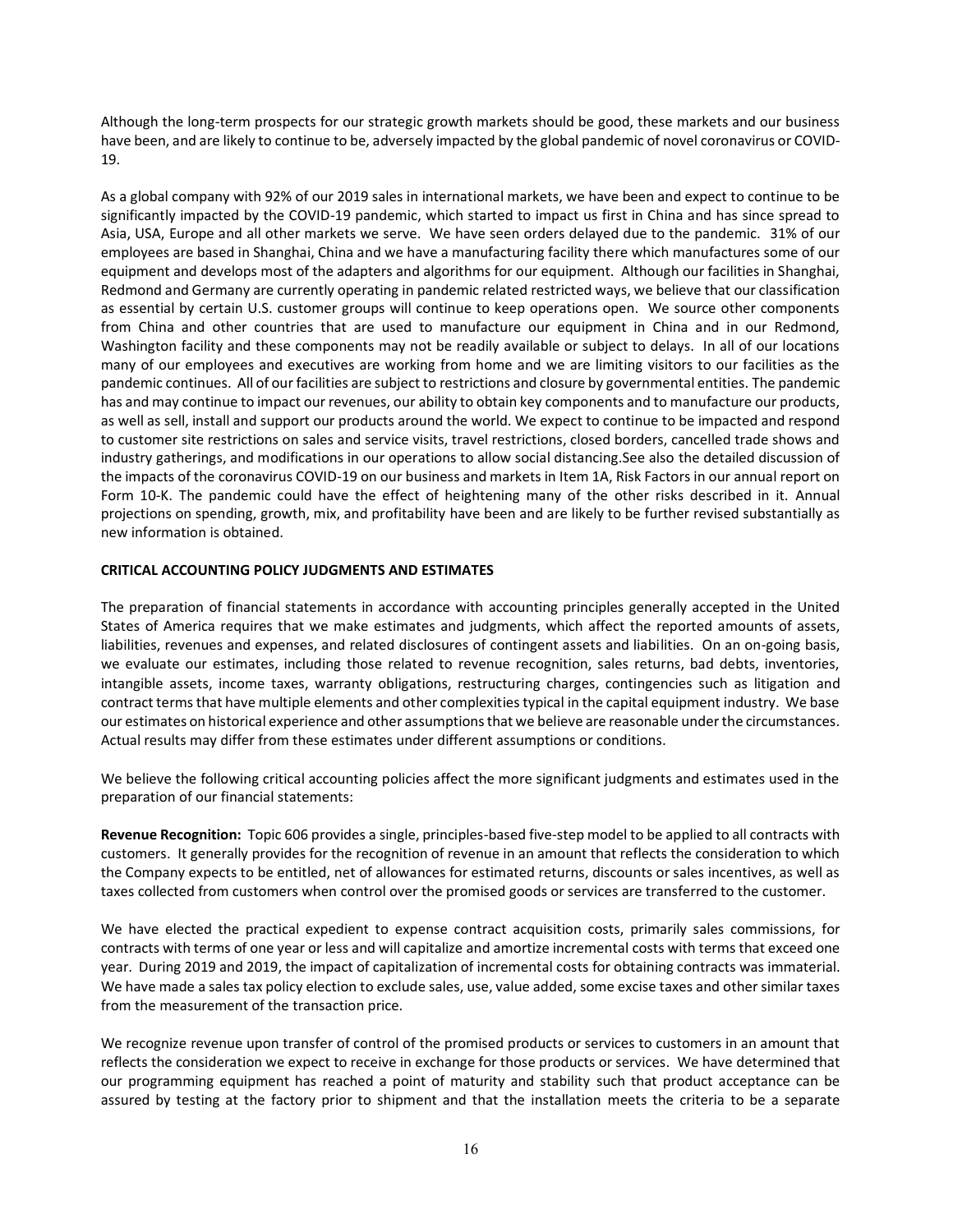performance obligation. These systems are standard products with published product specifications and are configurable with standard options. The evidence that these systems could be deemed as accepted was based upon having standardized factory production of the units, results from batteries of tests of product performance to our published specifications, quality inspections and installation standardization, as well as past product operation validation with the customer and the history provided by our installed base of products upon which the current versions were based.

The revenue related to products requiring installation that is perfunctory is recognized upon transfer of control of the product to customers, which generally is at the time of shipment. Installation that is considered perfunctory includes any installation that is expected to be performed by other parties, such as distributors, other vendors, or the customers themselves. This considers the complexity, skill and training needed as well as customer expectations regarding installation.

We enter into arrangements with multiple performance obligations that arise during the sale of a system that includes an installation component, a service and support component and a software maintenance component. The transaction price is allocated to the separate performance obligations on relative standalone sales price. We allocate the transaction price of each element based on relative selling prices. Relative selling price is based on the selling price of the standalone system. For the installation and service and support performance obligations, we use the value of the discount given to distributors who perform these components. For software maintenance performance obligations, we use what we charge for annual software maintenance renewals after the initial year the system is sold. Revenue is recognized on the system sale based on shipping terms, installation revenue is recognized after the installation is performed, and hardware service and support and software maintenance revenue is recognized ratably over the term of the agreement, typically one year. Deferred revenue includes service, support and maintenance contracts and represents the undelivered performance obligation of agreements that are typically for one year.

When we sell software separately, we recognize revenue upon the transfer of control of the software, which is generally upon shipment, provided that only inconsequential performance obligations remain on our part and substantive acceptance conditions, if any, have been met.

We recognize revenue when there is an approved contract that both parties are committed to perform, both parties' rights have been identified, the contract has substance, collection of substantially all the consideration is probable, the transaction price has been determined and allocated over the performance obligations, the performance obligations including substantive acceptance conditions, if any, in the contract have been met, the obligation is not contingent on resale of the product, the buyer's obligation would not be changed in the event of theft, physical destruction or damage to the product, the buyer acquiring the product for resale has economic substance apart from us and we do not have significant obligations for future performance to directly bring about the resale of the product by the buyer. We establish a reserve for sales returns based on historical trends in product returns and estimates for new items. Payment terms are generally 30 days from shipment.

We transfer certain products out of service from their internal use and make them available for sale. The products transferred are typically our standard products in one of the following areas: service loaners, rental or test units; engineering test units; or sales demonstration equipment. Once transferred, the equipment is sold by our regular sales channels as used equipment inventory. These product units often involve refurbishing and an equipment warranty, and are conducted as sales in our normal and ordinary course of business. The transfer amount is the product unit's net book value and the sale transaction is accounted for as revenue and cost of goods sold.

**Allowance for Doubtful Accounts:** We base the allowance for doubtful accounts receivable on our assessment of the collectability of specific customer accounts and the aging of accounts receivable. If there is deterioration of a major customer's credit worthiness or actual defaults are higher than historical experience, our estimates of the recoverability of amounts due to us could be adversely affected.

**Inventory**: Inventories are stated at the lower of cost or net realizable value. Adjustments are made to standard cost, which approximates actual cost on a first-in, first-out basis. We estimate reductions to inventory for obsolete, slow-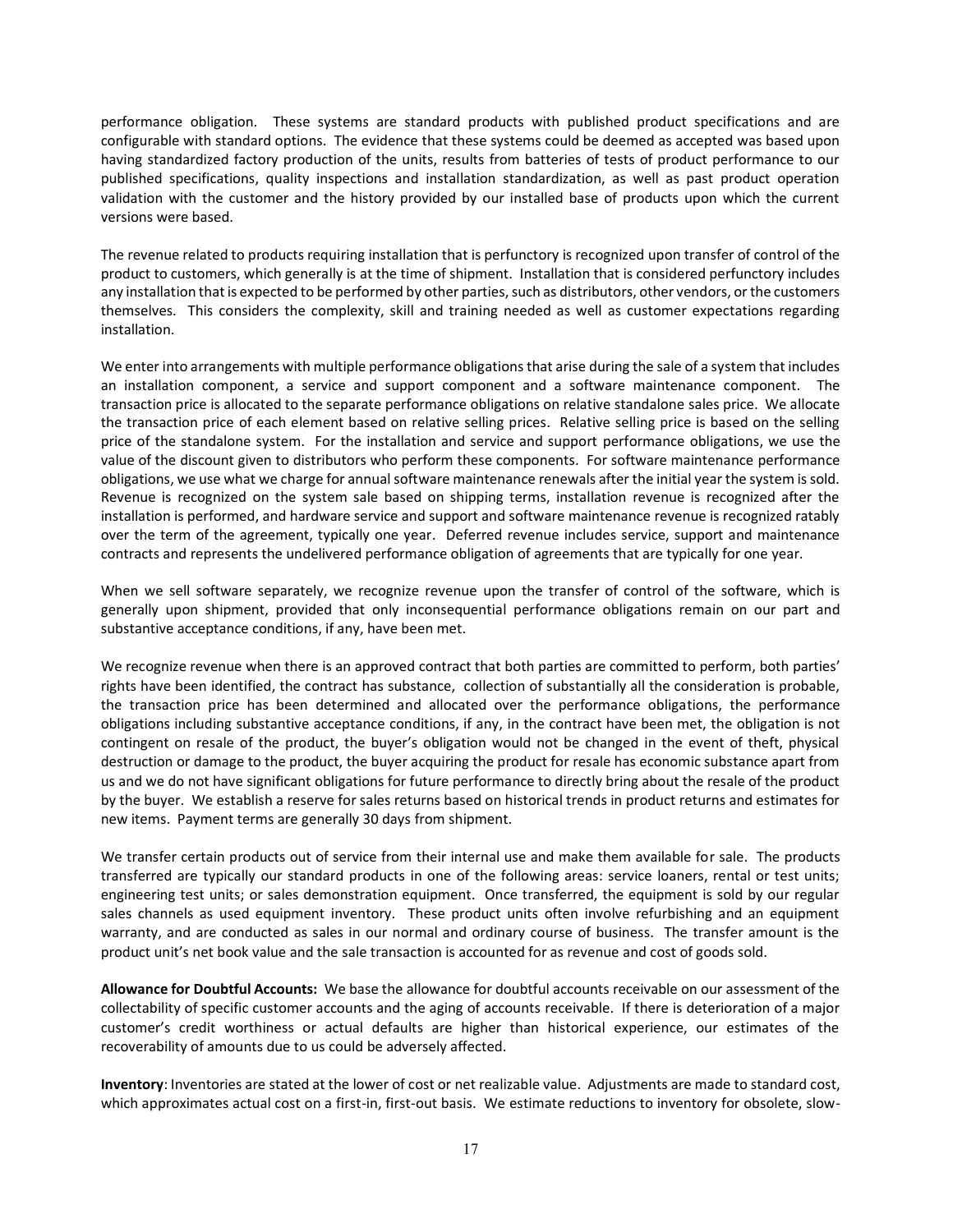moving, excess and non-salable inventory by reviewing current transactions and forecasted product demand. We evaluate our inventories on an item by item basis and record inventory adjustments accordingly. If there is a significant decrease in demand for our products, uncertainty during product line transitions, or a higher risk of inventory obsolescence because of rapidly changing technology and customer requirements, we may be required to increase our inventory adjustments and our gross margin could be adversely affected.

**Warranty Accruals:** We accrue for warranty costs based on the expected material and labor costs to fulfill our warranty obligations. If we experience an increase in warranty claims, which are higher than our historical experience, our gross margin could be adversely affected.

**Tax Valuation Allowances:** Given the uncertainty created by our loss history, as well as the current and ongoing cyclical and COVID-19 related uncertain economic outlook for our industry and capital and geographic spending as well as income and current net deferred tax assets by entity and country, we expect to continue to limit the recognition of net deferred tax assets and accounting for uncertain tax positions and maintain the tax valuation allowances. At the current time, we expect, therefore, that reversals of the tax valuation allowance will take place as we are able to take advantage of the underlying tax loss or other attributes in carry forward or their use by future income or circumstances allow us to realize these attributes. The transfer pricing and expense or cost sharing arrangements are complex areas where judgments, such as the determination of arms-length arrangements, can be subject to challenges by different tax jurisdictions.

**Share-based Compensation:** We account for share-based awards made to our employees and directors, including employee stock option awards and restricted stock unit awards, using the estimated grant date fair value method of accounting. For options, we estimate the fair value using the Black-Scholes valuation model and an estimated forfeiture rate, which requires the input of highly subjective assumptions, including the option's expected life and the price volatility of the underlying stock. The expected stock price volatility assumption was determined using the historical volatility of our common stock. Changes in the subjective assumptions required in the valuation model may significantly affect the estimated value of the awards, the related stock-based compensation expense and, consequently, our results of operations. Restricted stock unit awards are valued based on the average of the high and low price on the date of the grant and an estimated forfeiture rate. For both options and restricted awards, expense is recognized as compensation expense on the straight-line basis. Employee Stock Purchase Plan ("ESPP") shares were issued under provisions that do not require us to record any equity compensation expense.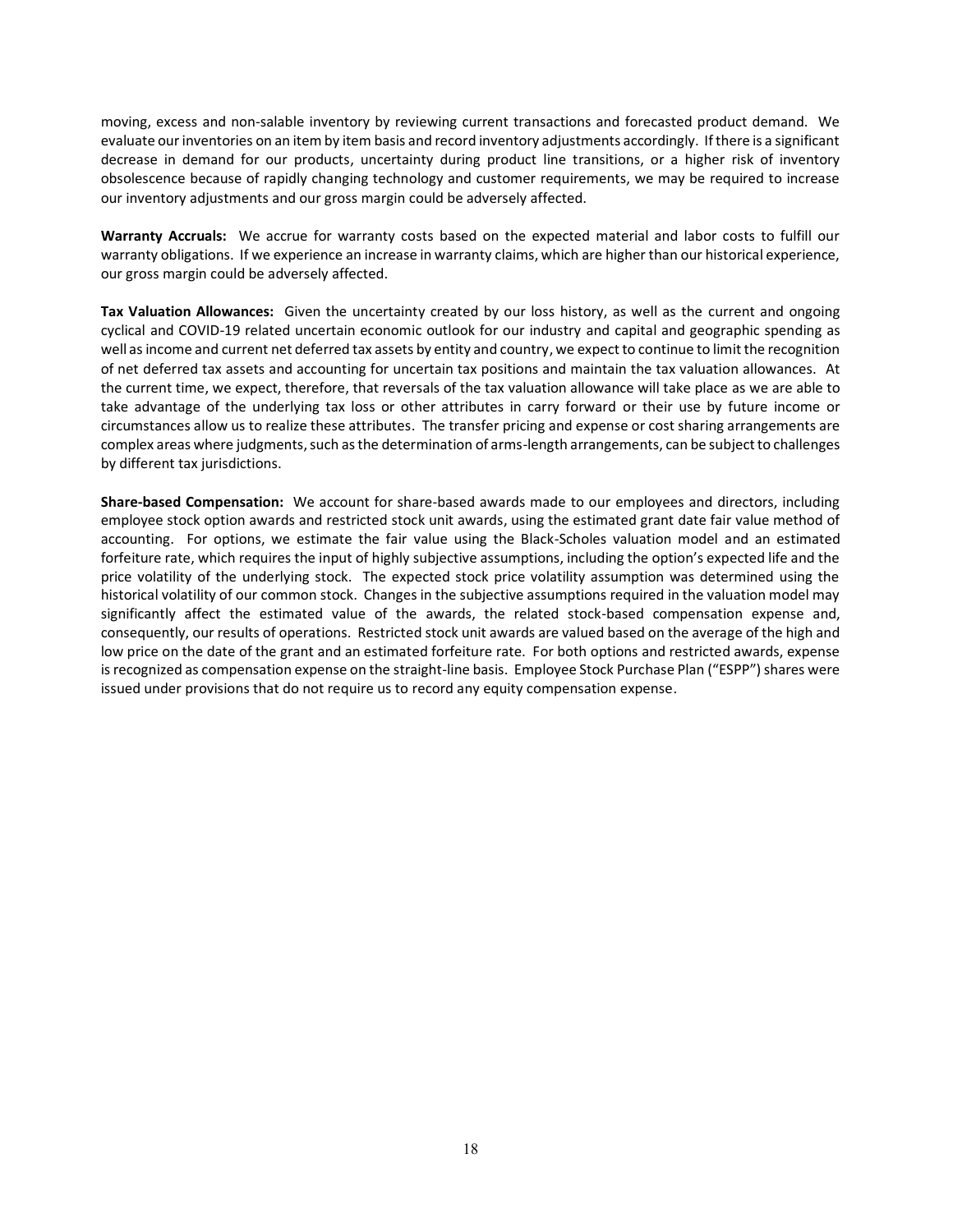#### **RESULTS OF OPERATIONS:**

#### **NET SALES**

|                           | <b>Three Months Ended</b> |                           |           |
|---------------------------|---------------------------|---------------------------|-----------|
|                           | March 31,                 |                           | March 31, |
| Net sales by product line | 2020                      | Change                    | 2019      |
| (in thousands)            |                           |                           |           |
| Automated programming     |                           |                           |           |
| systems                   | \$3,418                   | (28.8%)                   | \$4,803   |
| Non-automated             |                           |                           |           |
| programming systems       | 1,367                     | 8.9%                      | 1,255     |
| Total programming systems | \$4,785                   | (21.0%)                   | \$6,058   |
|                           |                           | <b>Three Months Ended</b> |           |
|                           | March 31,                 |                           | March 31, |
| Net sales by location     | 2020                      | Change                    | 2019      |
| (in thousands)            |                           |                           |           |
| <b>United States</b>      | \$272                     | (23.6%)                   | \$356     |
| % of total                | 5.7%                      |                           | 5.9%      |
| International             | \$4,513                   | (20.9%)                   | \$5,702   |
| % of total                | 94.3%                     |                           | 94.1%     |
|                           |                           | <b>Three Months Ended</b> |           |
|                           | March 31,                 |                           | March 31, |
| Net sales by type         | 2020                      | Change                    | 2019      |
| (in thousands)            |                           |                           |           |
| <b>Equipment sales</b>    | \$2,587                   | (30.3%)                   | \$3,711   |
| Adapter sales             | 1,345                     | (7.9%)                    | 1,461     |
| Software and maintenance  | 853                       | (3.7%)                    | 886       |
| Total programming systems | \$4,785                   | (21.0%)                   | \$6,058   |

Net sales in the first quarter of 2020 were \$4.8 million, as compared with \$6.1 million in the prior year period and \$5.9 million in the fourth quarter of 2019. First quarter 2020 booking were \$4.3 million, as compared with \$6.2 million in the prior year period and \$6.9 million in fourth quarter of 2019.

After a stronger Q4 2019, business was down in Q1 2020, we believe, initially due to seasonality and continued cyclical downturn followed by country and customer business shutdowns related to COVID-19. We are now seeing business and factories reopening and resuming business in China. Many of our automotive electronics customers in the Americas and Europe shutdown operations in March, and are setting expectations for reopening in May with a gradual ramp up over the next few quarters to restore their previous business levels. We expect this to continue to impact our capacity related demand during this time frame.

On a geographic basis, international sales represented approximately 94.3% of total net sales for the first quarter of 2020 compared with 94.1% in the prior year period. Total capital equipment sales were 54% of revenues, adapters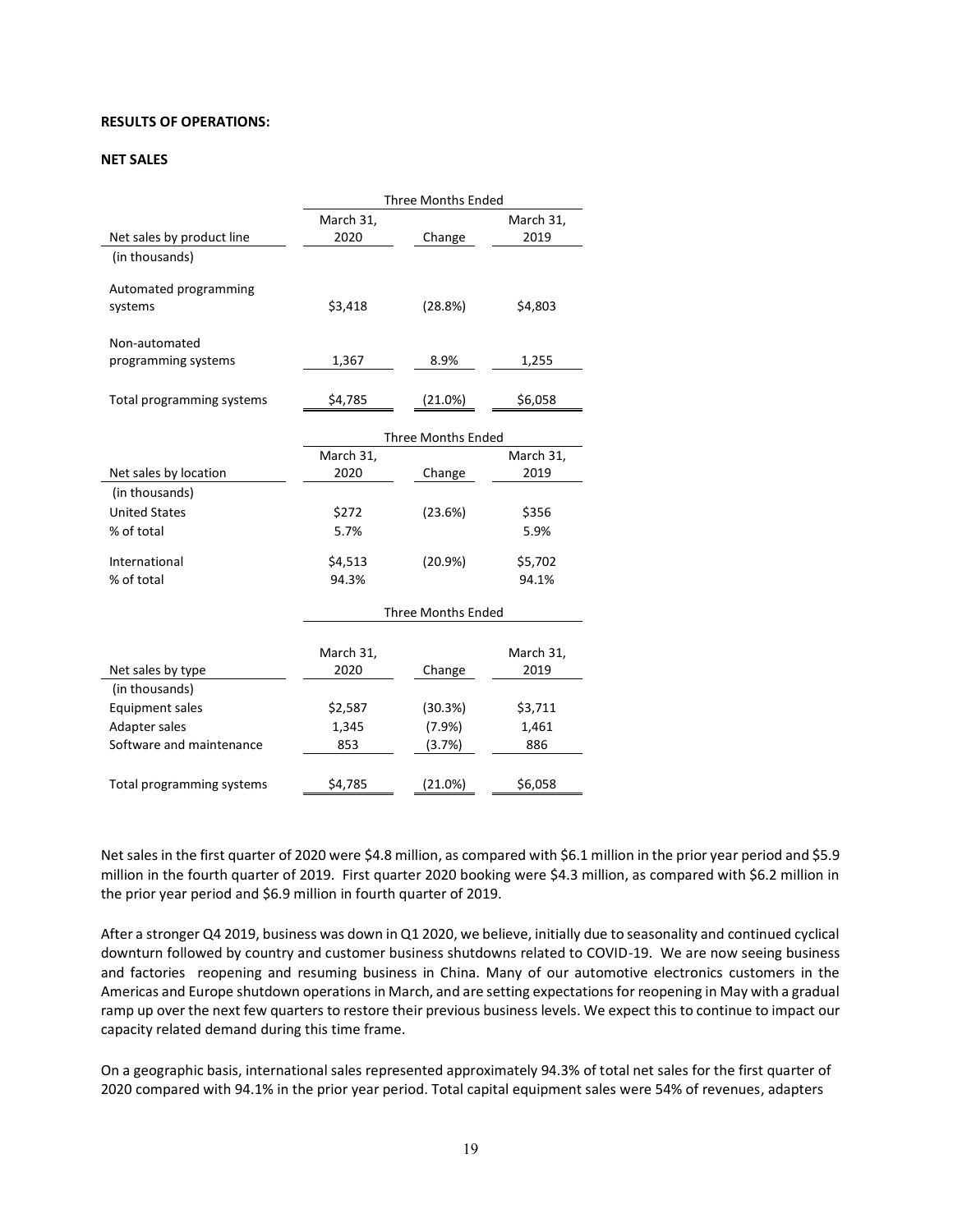were 28% and services revenues were 18% of revenues respectively in the first quarter of 2020 compared with 61% and 24% and 15% respectively for the first quarter of 2019.

Backlog at March 31, 2020 was \$2.3 million, as compared with \$2.9 million at 12/31/19 and up from \$2.0 million at March 31, 2019. Data I/O had \$1.5 million in deferred revenue at the end of the first quarter of 2020, consistent with the end of the fourth quarter of 2019.

#### **GROSS MARGIN**

|                                                     | Three Months Ended |         |                   |
|-----------------------------------------------------|--------------------|---------|-------------------|
|                                                     | March 31,<br>2020  | Change  | March 31,<br>2019 |
| (in thousands)<br>Gross margin<br>Percentage of net | \$2,784            | (24.5%) | \$3,685           |
| sales                                               | 58.2%              |         | 60.8%             |

Gross margin as a percentage of sales in the first quarter of 2020 was 58.2% as compared to 60.8% in the same period last year. For the first quarter of 2020 gross margin was primarily impacted by fixed costs being spread over lower revenues and a 2.7 point reduction relating to tariffs on U.S. and China trade. The revenue mix shift to increased percentages of adapters and recurring sales as a percentage of total revenues benefited gross margins as these generally have higher margins as compared to equipment sales. We expect the lower sales levels to continue to impact gross margin percentages in the second quarter of 2020 and start to reverse as business levels are restored.

#### **RESEARCH AND DEVELOPMENT**

|                          | Three Months Ended |        |           |
|--------------------------|--------------------|--------|-----------|
|                          | March 31,          |        | March 31, |
|                          | 2020               | Change | 2019      |
| (in thousands)           |                    |        |           |
| Research and development | \$1,582            | (5.9%) | \$1,681   |
| Percentage of net sales  | 33.1%              |        | 27.7%     |

Research and development ("R&D") expenses were lower in the first quarter of 2020 compared to the same period in 2019 primarily due to lower headcount related costs, incentive compensation and stock-based compensation. Due to expense management, planned increases in engineering spending have been deferred to later quarters.

#### **SELLING, GENERAL AND ADMINISTRATIVE**

|                         | Three Months Ended |        |                   |
|-------------------------|--------------------|--------|-------------------|
|                         | March 31,<br>2020  | Change | March 31,<br>2019 |
| (in thousands)          |                    |        |                   |
| Selling, general &      |                    |        |                   |
| administrative          | \$1,811            | (8.3%) | \$1,975           |
| Percentage of net sales | 37.8%              |        | 32.6%             |

Selling, General and Administrative ("SG&A") expenses were lower in the first quarter of 2020 compared to the same period in 2019 primarily due to lower incentive compensation accruals and sales commissions as well as stock-based compensation. Cost control measures also significantly contributed to the reduction, with most other expense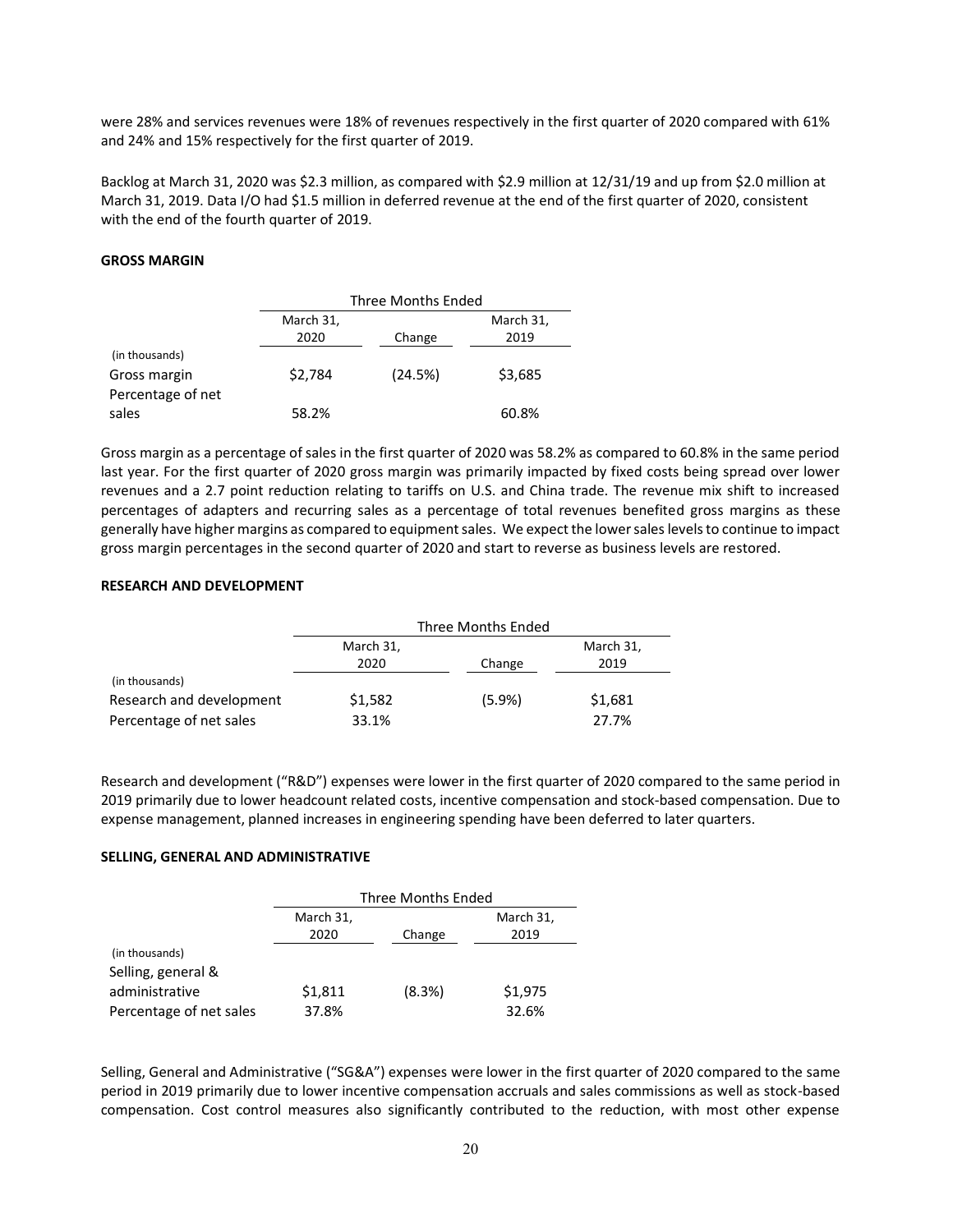categories lower than the prior year period. We expect this spending trend to continue in the second quarter of 2020 and start to reverse as business levels are restored.

#### **INTEREST**

|                 | Three Months Ended |         |           |  |
|-----------------|--------------------|---------|-----------|--|
|                 | March 31,          |         | March 31, |  |
|                 | 2020               | Change  | 2019      |  |
| (in thousands)  |                    |         |           |  |
| Interest income | \$8                | (33.3%) | \$12      |  |

Interest income was lower in the first quarter 2020 compared to the same period in 2019 primarily due to lower invested cash funds.

#### **INCOME TAXES**

|                              | Three Months Ended |          |           |  |
|------------------------------|--------------------|----------|-----------|--|
|                              | March 31,          |          | March 31, |  |
|                              | 2020               | Change   | 2019      |  |
| (in thousands)               |                    |          |           |  |
| Income tax benefit (expense) | (\$5)              | (117.2%) | \$29      |  |

Income tax benefit (expense) for the first quarter of both 2020 and 2019, primarily related to foreign and state taxes. In addition, in the first quarter of 2019, a US domestic benefit was realized from converting remaining sequestered AMT credits, that had a full valuation allowance on such credits, into a receivable of approximately \$42,000, resulting from IRS rule changes allowing the release of previously sequestered AMT credits.

The effective tax rate differed from the statutory tax rate primarily due to the effect of valuation allowances, as well as foreign taxes. We have a valuation allowance of \$7.8 million as of March 31, 2020. As of March 31 for both 2020 and 2019, our deferred tax assets and valuation allowance have been reduced by approximately \$355,000 and \$317,000, respectively, associated with the requirements of accounting for uncertain tax positions. Given the uncertainty created by our loss history, as well as the volatile and uncertain economic outlook for our industry and capital spending, we have limited the recognition of net deferred tax assets including our net operating losses and credit carryforwards and continue to maintain a valuation allowance for the full amount of the net deferred tax asset balance. The CARES Act, initiated in Q1 2020, accelerated the AMT credit refund of \$640,000 to be a current asset instead of non-current.

#### Financial Condition

#### **LIQUIDITY AND CAPITAL RESOURCES**

|                 | March 31, |        | December 31, |
|-----------------|-----------|--------|--------------|
|                 | 2020      | Change | 2019         |
| (in thousands)  |           |        |              |
| Working capital | \$18,413  | (\$84) | \$18,497     |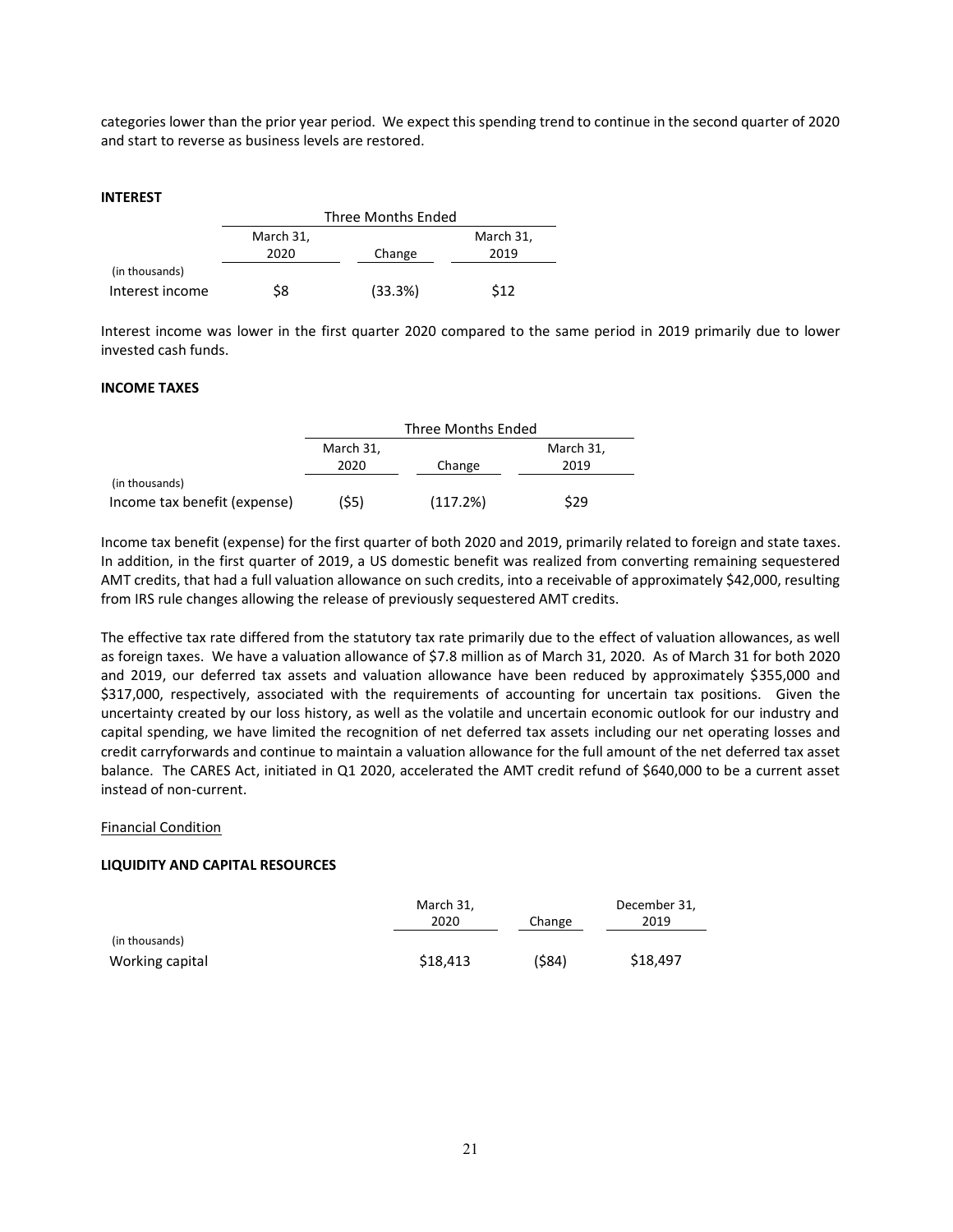At March 31, 2020, our principal sources of liquidity consisted of existing cash and cash equivalents. Cash decreased \$122,000 from December 31, 2019 primarily from funding the operating loss and 2019 year end accruals, offset by collections of accounts receivable.

Net working capital at the end of the first quarter was \$18.4 million, down slightly from \$18.5 million at 12/31/19. The CARES Act acceleration of the AMT credit refund to current assets, offset some of the other declines in current assets. The company continues to have no debt.

Although we have no significant external capital expenditure plans currently, we expect that we will continue to make and manage carefully capital expenditures to support our business. We plan to increase our internally developed rental, security provisioning, sales demonstration and test equipment as we develop and release new products. Capital expenditures are currently expected to be funded by existing and internally generated funds.

As a result of our cyclical and seasonal industry, significant product development, customer support and selling and marketing efforts, we have required substantial working capital to fund our operations. We have tried to balance our level of development spending with the goal of profitable operations or managing down business levels related to COVID-19. We have implemented or have initiatives to implement geographic shifts in our operations, optimize real estate usage, reduce exposure to the impact of currency volatility and tariffs, increase product development differentiation, and reduce costs.

We believe that we have sufficient cash or working capital available under our operating plan to fund our operations and capital requirements through at least the next one-year period. We may require additional cash at the U.S. headquarters, which could cause potential repatriation of cash that is held in our foreign subsidiaries. We are in the process of liquidating our subsidiary in Canada and repatriating its cash. For any repatriation, there may be tax and other impediments to any repatriation actions. Our working capital may be used to fund possible losses, business growth, project initiatives, share repurchases and business development initiatives including acquisitions, which could reduce our liquidity and result in a requirement for additional cash before that time. Any substantial inability to achieve our current business plan could have a material adverse impact on our financial position, liquidity, or results of operations and may require us to reduce expenditures and/or seek possible additional financing.

#### **OFF-BALANCE SHEET ARRANGEMENTS**

Except as noted in the accompanying consolidated financial statements in Note 5, "Operating Lease Commitments" and Note 6, "Other Commitments", we have no off-balance sheet arrangements.

#### **NON-GENERALLY ACCEPTED ACCOUNTING PRINCIPLES (GAAP) FINANCIAL MEASURES**

Earnings Before Interest, Taxes, Depreciation and Amortization ("EBITDA") was (\$359,000) in the first quarter of 2020 compared to \$189,000 in the first quarter of 2019. Adjusted EBITDA, excluding equity compensation (a non-cash item) was (\$110,000) in the first quarter of 2020, compared to \$476,000 in the first quarter of 2019.

Non-GAAP financial measures, such as EBITDA and adjusted EBITDA, should not be considered a substitute for, or superior to, measures of financial performance prepared in accordance with GAAP. We believe that these non-GAAP financial measures provide meaningful supplemental information regarding the Company's results and facilitate the comparison of results. A reconciliation of net income to EBITDA and adjusted EBITDA follows: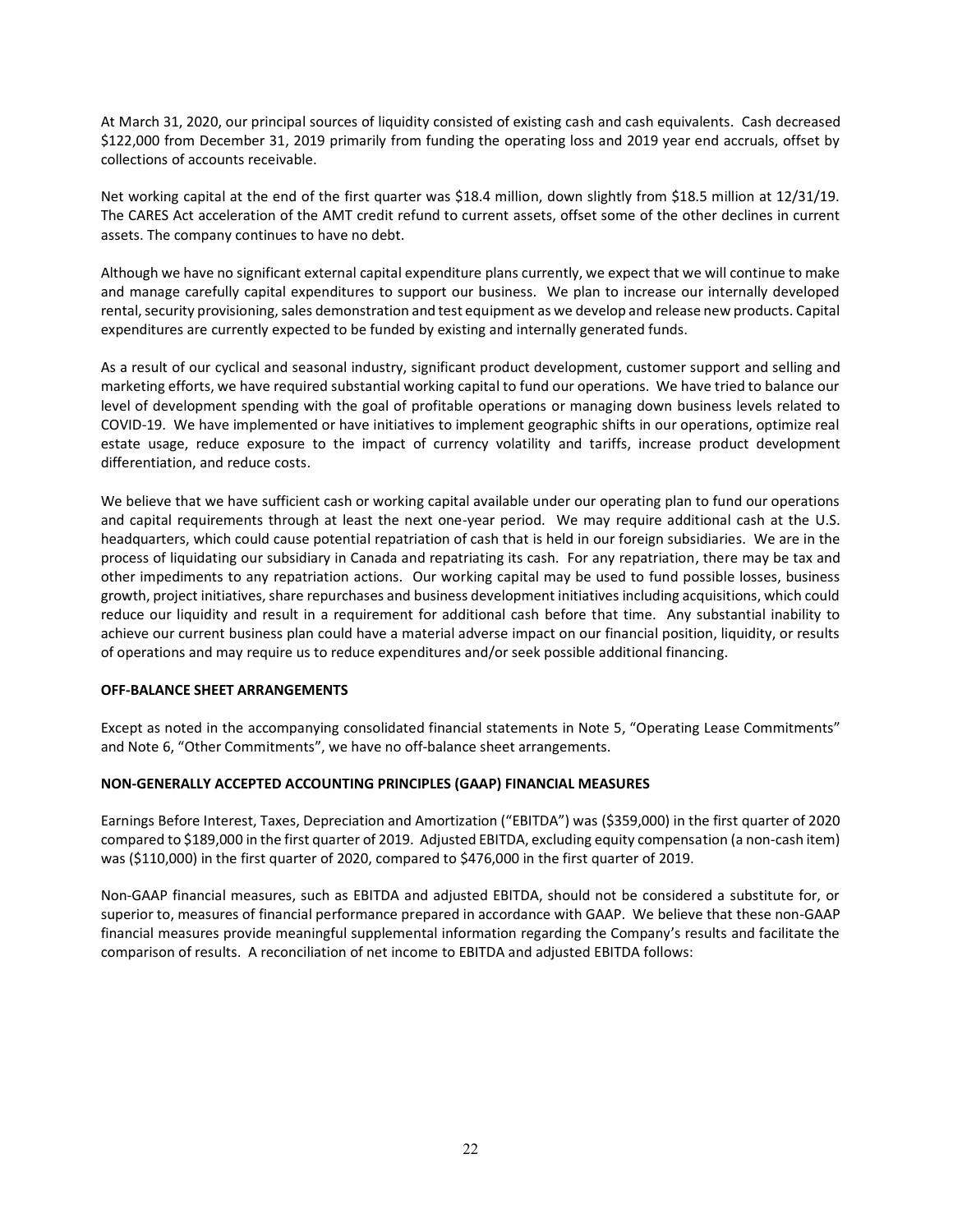#### **NON-GENERALLY ACCEPTED ACCOUNTING PRINCIPLES (GAAP) FINANCIAL MEASURE RECONCILIATION**

|                                  | <b>Three Months Ended</b><br>March 31, |       |
|----------------------------------|----------------------------------------|-------|
|                                  | 2020                                   | 2019  |
| (in thousands)                   |                                        |       |
| Net Income (loss)                | $($ \$554)                             | \$26  |
| Interest (income)                | (8)                                    | (12)  |
| Taxes                            | 5                                      | (29)  |
| Depreciation & amortization      | 198                                    | 204   |
| EBITDA earnings (loss)           | (\$359)                                | \$189 |
| Equity compensation              | 249                                    | 287   |
| Adjusted EBITDA earnings (loss), |                                        |       |
| excluding equity compensation    | (\$110)                                | \$476 |

#### Recently Adopted Accounting Pronouncements

We adopted the new lease accounting standard, ASC 842, on January 1, 2019 using the modified retrospective transition method, and recorded a balance sheet adjustment on the date of adoption. In 2018, we accounted for leases under ASC 840. The new lease standard requires lessees to recognize right-of-use assets and lease liabilities on the balance sheet for operating leases, and also requires additional quantitative and qualitative disclosures to enable users of the financial statements to assess the amount, timing and uncertainty of cash flows arising from leases. In adopting ASC 842, we utilized certain practical expedients available under the standard. These practical expedients include waiving reassessment of conclusions reached under the previous lease standard as to whether contracts contain leases, not recording right-of-use assets or lease liabilities for leases with terms of 12 months or less, how to classify leases identified and how to account for initial direct costs incurred. We also utilized the practical expedient to use hindsight as of the date of adoption to determine the terms of our leases and to evaluate our right-of-use assets for impairment.

#### **Item 3. Quantitative and Qualitative Disclosures About Market Risk**

Not applicable.

#### **Item 4. Controls and Procedures**

#### **EVALUATION OF DISCLOSURE CONTROLS AND PROCEDURES**

Under the supervision and with the participation of our management, including our Chief Executive Officer and Chief Financial Officer, we evaluated the effectiveness of the design and operation of our disclosure controls and procedures (as defined in Rule 13a-15(e) and Rule 15d-15(e) under the Exchange Act) as of the end of the period covered by this report (the "Evaluation Date"). Based upon that evaluation, the Chief Executive Officer and Chief Financial Officer concluded that, as of the Evaluation Date, our disclosure controls and procedures were effective at the reasonable level of assurance. Disclosure Controls are controls and procedures designed to reasonably assure that information required to be disclosed in our reports filed under the Exchange Act is recorded, processed, summarized, and reported within the time periods specified in the SEC's rules and forms. Disclosure Controls are also designed to reasonably assure that such information is accumulated and communicated to our management, including the CEO and CFO, as appropriate to allow timely decisions regarding required disclosure.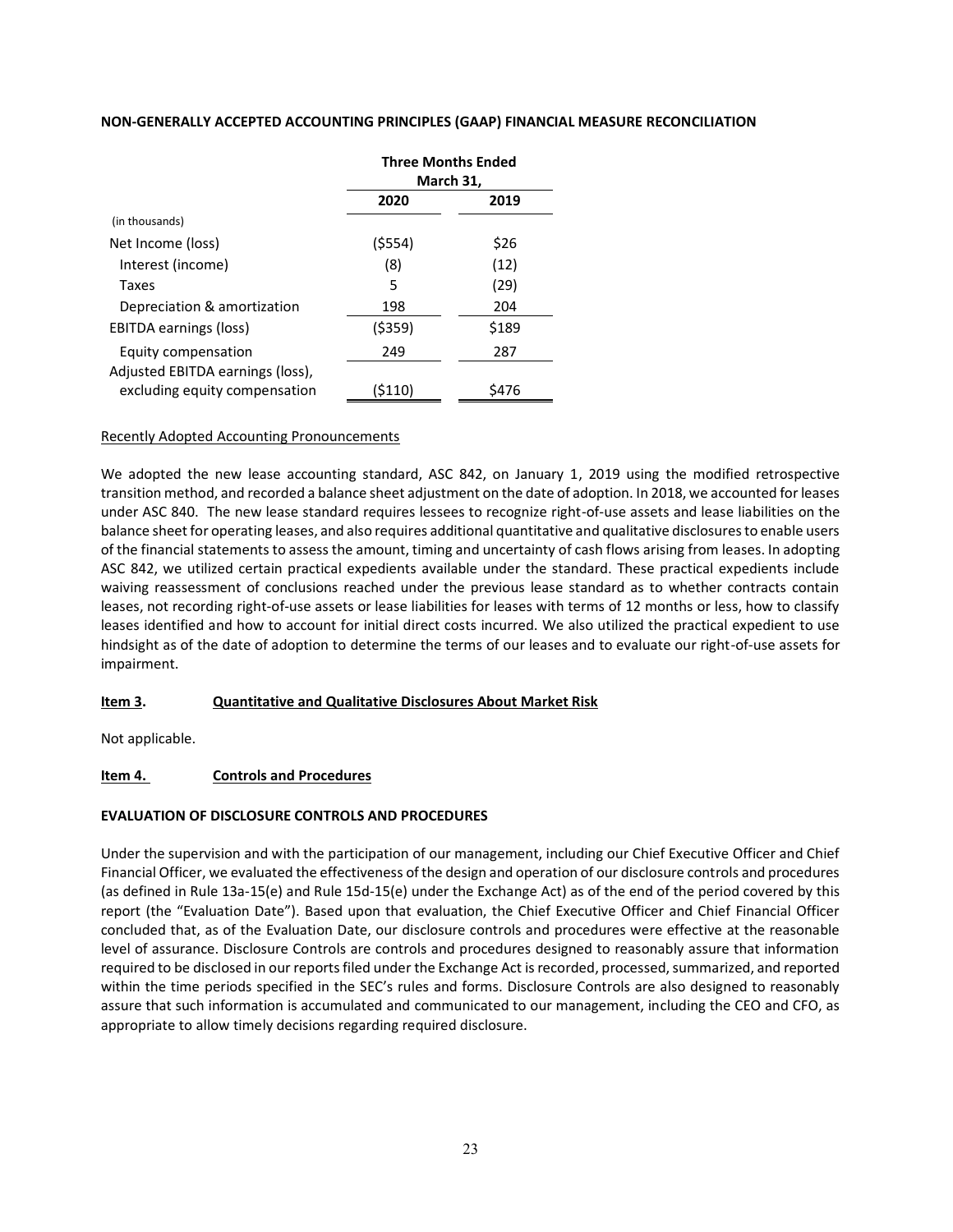#### **CHANGES IN INTERNAL CONTROLS**

There were no changes made in our internal controls during the period covered by this report that have materially affected, or are reasonably likely to materially affect, our internal control over financial reporting which is still under the Committee of Sponsoring Organizations of the Treadway Commission ("COSO") in Internal Control – Integrated Framework (2013).

#### **PART II - OTHER INFORMATION**

#### **Item 1. Legal Proceedings**

From time to time, we may be involved in litigation relating to claims arising out of our operations in the normal course of business. As of March 31, 2020, we were not a party to any material pending legal proceedings.

#### **Item 1A. Risk Factors**

In addition to the other information set forth in this report, you should carefully consider the factors discussed in Part I, "Item 1A. Risk Factors" in our Annual Report on Form 10-K for the year ended December 31, 2019, which could materially affect our business, financial condition or future results. The risks described in our Annual Report on Form 10-K are not the only risks facing our Company. Additional risks and uncertainties not currently known to us or that we currently deem to be immaterial also may materially adversely affect our business, financial condition and/or operating results. There are no material changes to the Risk Factors described in our Annual Report.

#### **Item 2. Unregistered Sales of Equity Securities and Use of Proceeds**

None

**Item 3. Defaults Upon Senior Securities**

None

**Item 4. Mine Safety Disclosures**

Not Applicable

**Item 5. Other Information**

None

#### **Item 6. Exhibits**

- (a) **Exhibits**
- 10 **Material Contracts:**

None

31 **Certification pursuant to Section 302 of the Sarbanes Oxley Act of 2002:**

31.1 Chief Executive Officer Certification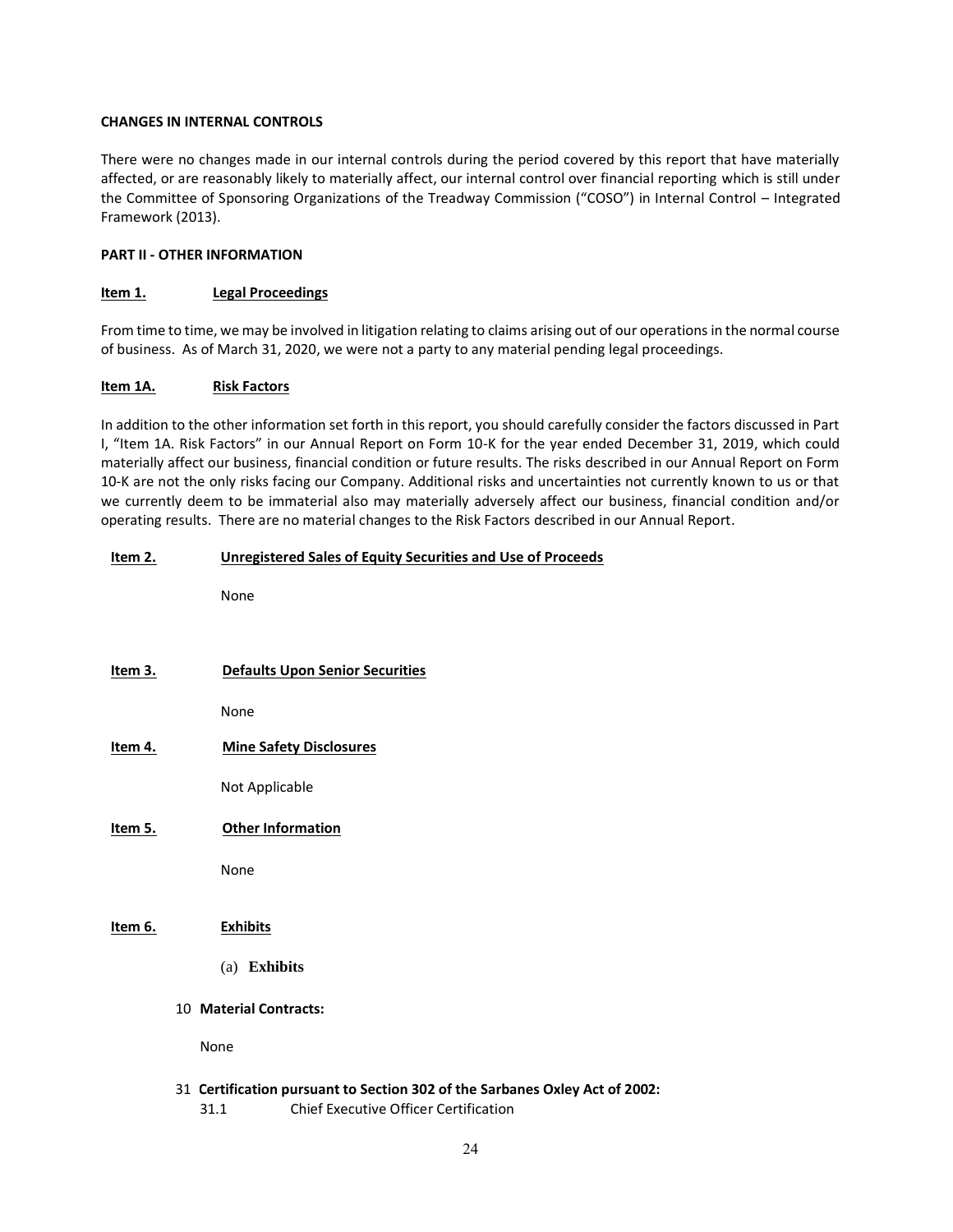31.2 Chief Financial Officer Certification

## 32 **Certification pursuant to Section 906 of the Sarbanes Oxley Act of 2002:**

- 32.1 Chief Executive Officer Certification
- 32.2 Chief Financial Officer Certification
- 101 **Interactive Data Files Pursuant to Rule 405 of Regulation S-T**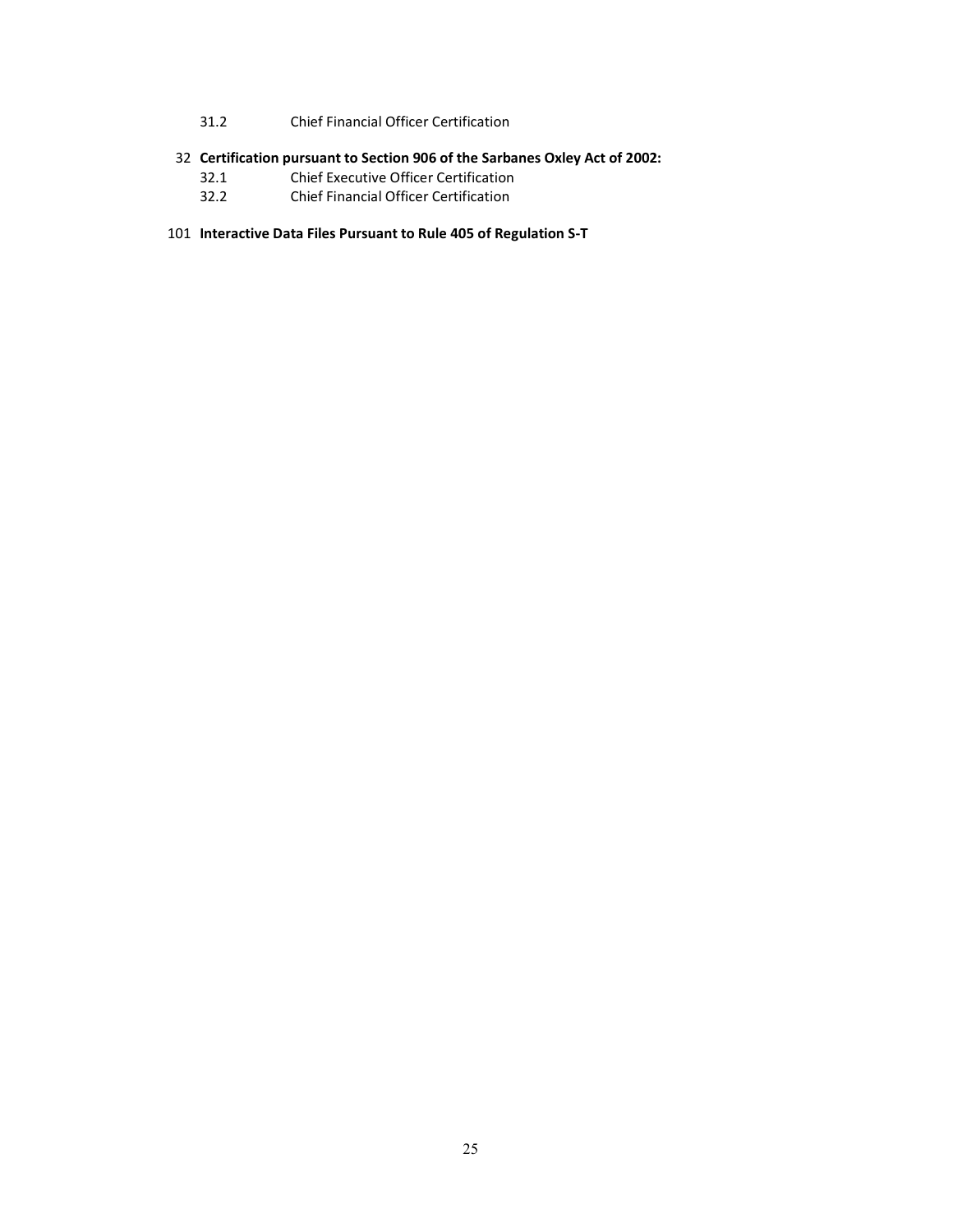### **SIGNATURES**

Pursuant to the requirements of the Securities Exchange Act of 1934, the registrant has duly caused this report to be signed on its behalf by the undersigned, thereunto duly authorized.

DATED: May 13, 2020

## **DATA I/O CORPORATION** (REGISTRANT)

By: //S//Anthony Ambrose Anthony Ambrose President and Chief Executive Officer (Principal Executive Officer and Duly Authorized Officer)

By: //S//Joel S. Hatlen Joel S. Hatlen Vice President and Chief Operating and Financial Officer Secretary and Treasurer (Principal Financial Officer and Duly Authorized Officer)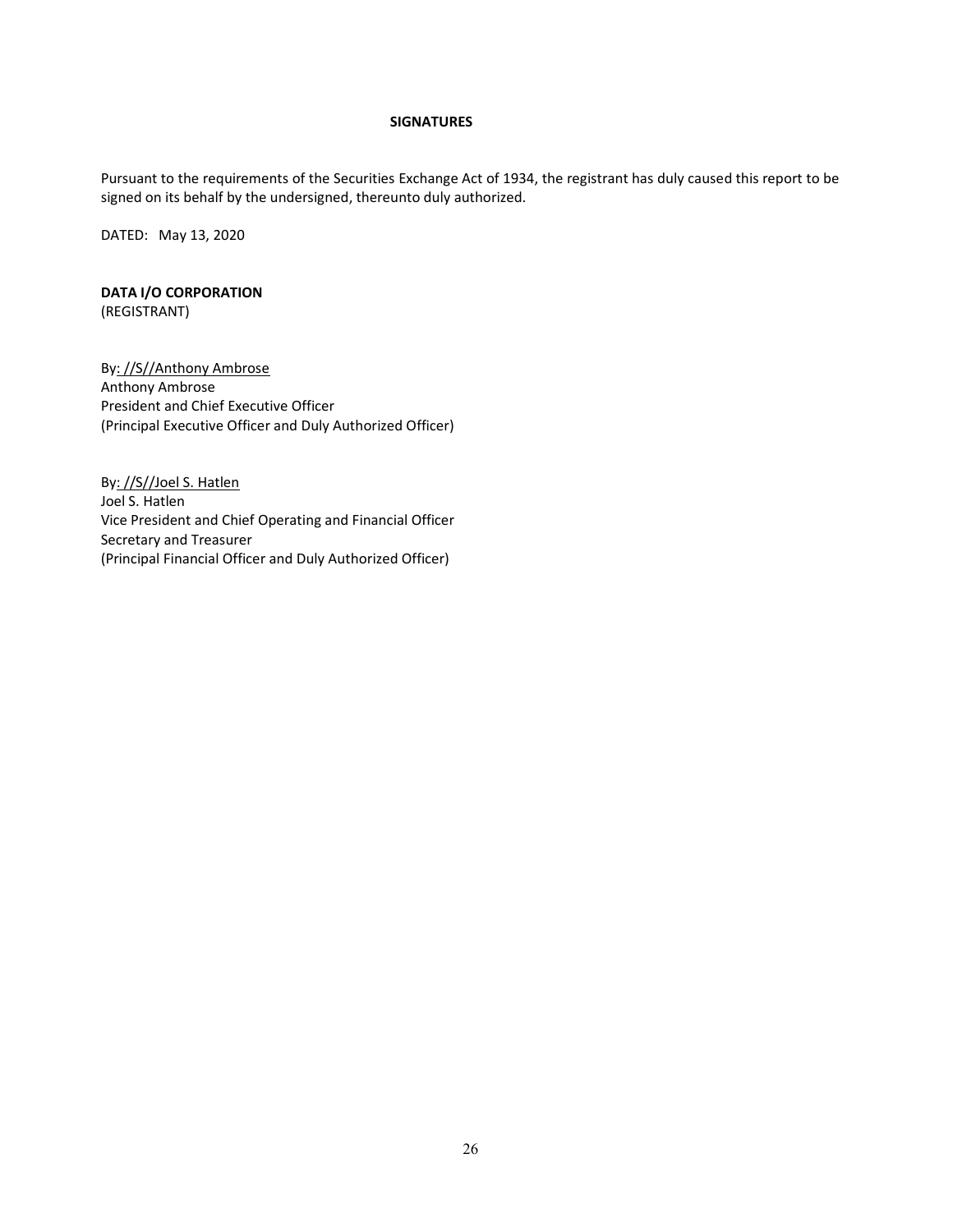#### Exhibit 31.1

#### CERTIFICATION

I, Anthony Ambrose, certify that:

1) I have reviewed this quarterly report on Form 10-Q of Data I/O Corporation;

2) Based on my knowledge, this report does not contain any untrue statement of material fact or omit to state a material fact necessary to make the statements made, in light of the circumstances under which such statements were made, not misleading with respect to the period covered by this quarterly report;

3) Based on my knowledge, the financial statements, and other financial information included in this quarterly report, fairly present in all material respects the financial condition, results of operations and cash flows of the registrant as of, and for, the periods presented in this quarterly report;

4) The registrant's other certifying officer and I are responsible for establishing and maintaining disclosure controls and procedures (as defined in Exchange Act Rules 13a-15(e) and 15d-15(e)) and internal control over financial reporting (as defined in Exchange Act Rules 13a-15(f) and 15d-15(f)), for the registrant and have:

a) Designed such disclosure controls and procedures, or caused such disclosure controls and procedures to be designed under our supervision, to ensure that material information relating to the registrant, including its consolidated subsidiaries, is made known to us by others within those entities, particularly during the period in which this quarterly report is being prepared;

b) Designed such internal control over financial reporting, or caused such internal control over financial reporting to be designed under our supervision, to provide reasonable assurance regarding the reliability of financial reporting and the preparation of financial statements for external purposes in accordance with generally accepted accounting principles;

c) Evaluated the effectiveness of the registrant's disclosure controls and procedures and presented in this quarterly report our conclusions about the effectiveness of the disclosure controls and procedures, as of the end of the period covered by this quarterly report based on such evaluation; and

d) Disclosed in this quarterly report any change in the registrant's internal control over financial reporting that occurred during the registrant's most recent fiscal quarter (the registrant's fourth fiscal quarter in the case of an annual report) that has materially affected, or is reasonably likely to materially affect, the registrant's internal control over financial reporting; and

5) The registrant's other certifying officer and I have disclosed, based on our most recent evaluation of internal control over financial reporting, to the registrant's auditors and the audit committee of the registrant's board of directors (or persons performing the equivalent functions):

a) All significant deficiencies and material weaknesses in the design or operation of internal control over financial reporting which are reasonably likely to adversely affect the registrant's ability to record, process, summarize and report financial information; and

b) Any fraud, whether or not material, that involves management or other employees who have a significant role in the registrant's internal control over financial reporting.

DATED: May 13, 2020

/s/ Anthony Ambrose Anthony Ambrose Chief Executive Officer (Principal Executive Officer)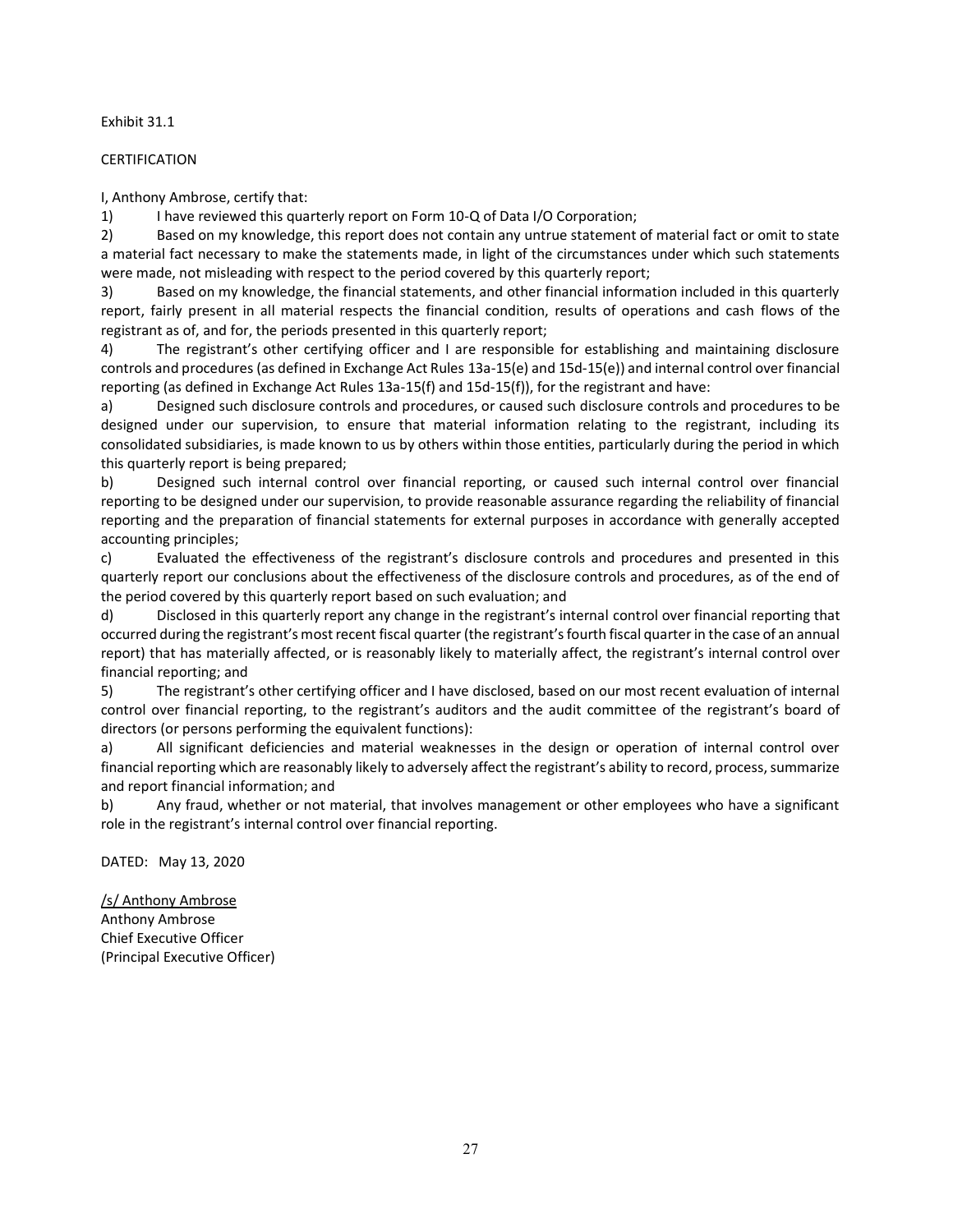#### Exhibit 31.2

#### CERTIFICATION

I, Joel S. Hatlen, certify that:

1) I have reviewed this quarterly report on Form 10-Q of Data I/O Corporation;

2) Based on my knowledge, this report does not contain any untrue statement of a material fact or omit to state a material fact necessary to make the statements made, in light of the circumstances under which such statements were made, not misleading with respect to the period covered by this quarterly report;

3) Based on my knowledge, the financial statements, and other financial information included in this quarterly report, fairly present in all material respects the financial condition, results of operations and cash flows of the registrant as of, and for, the periods presented in this quarterly report;

4) The registrant's other certifying officer and I are responsible for establishing and maintaining disclosure controls and procedures (as defined in Exchange Act Rules 13a-15(e) and 15d-15(e)) and internal control over financial reporting (as defined in Exchange Act Rules 13a-15(f) and 15d-15(f)), for the registrant and have:

a) Designed such disclosure controls and procedures, or caused such disclosure controls and procedures to be designed under our supervision, to ensure that material information relating to the registrant, including its consolidated subsidiaries, is made known to us by others within those entities, particularly during the period in which this quarterly report is being prepared;

b) Designed such internal control over financial reporting, or caused such internal control over financial reporting to be designed under our supervision, to provide reasonable assurance regarding the reliability of financial reporting and the preparation of financial statements for external purposes in accordance with generally accepted accounting principles;

c) Evaluated the effectiveness of the registrant's disclosure controls and procedures and presented in this quarterly report our conclusions about the effectiveness of the disclosure controls and procedures, as of the end of the period covered by this quarterly report based on such evaluation; and

d) Disclosed in this quarterly report any change in the registrant's internal control over financial reporting that occurred during the registrant's most recent fiscal quarter (the registrant's fourth fiscal quarter in the case of an annual report) that has materially affected, or is reasonably likely to materially affect, the registrant's internal control over financial reporting; and

5) The registrant's other certifying officer and I have disclosed, based on our most recent evaluation of internal control over financial reporting, to the registrant's auditors and the audit committee of the registrant's board of directors (or persons performing the equivalent functions):

a) All significant deficiencies and material weaknesses in the design or operation of internal control over financial reporting which are reasonably likely to adversely affect the registrant's ability to record, process, summarize and report financial information; and

b) Any fraud, whether or not material, that involves management or other employees who have a significant role in the registrant's internal control over financial reporting.

DATED: May 13, 2020

/s/ Joel S. Hatlen Joel S. Hatlen Chief Financial Officer (Principal Financial Officer)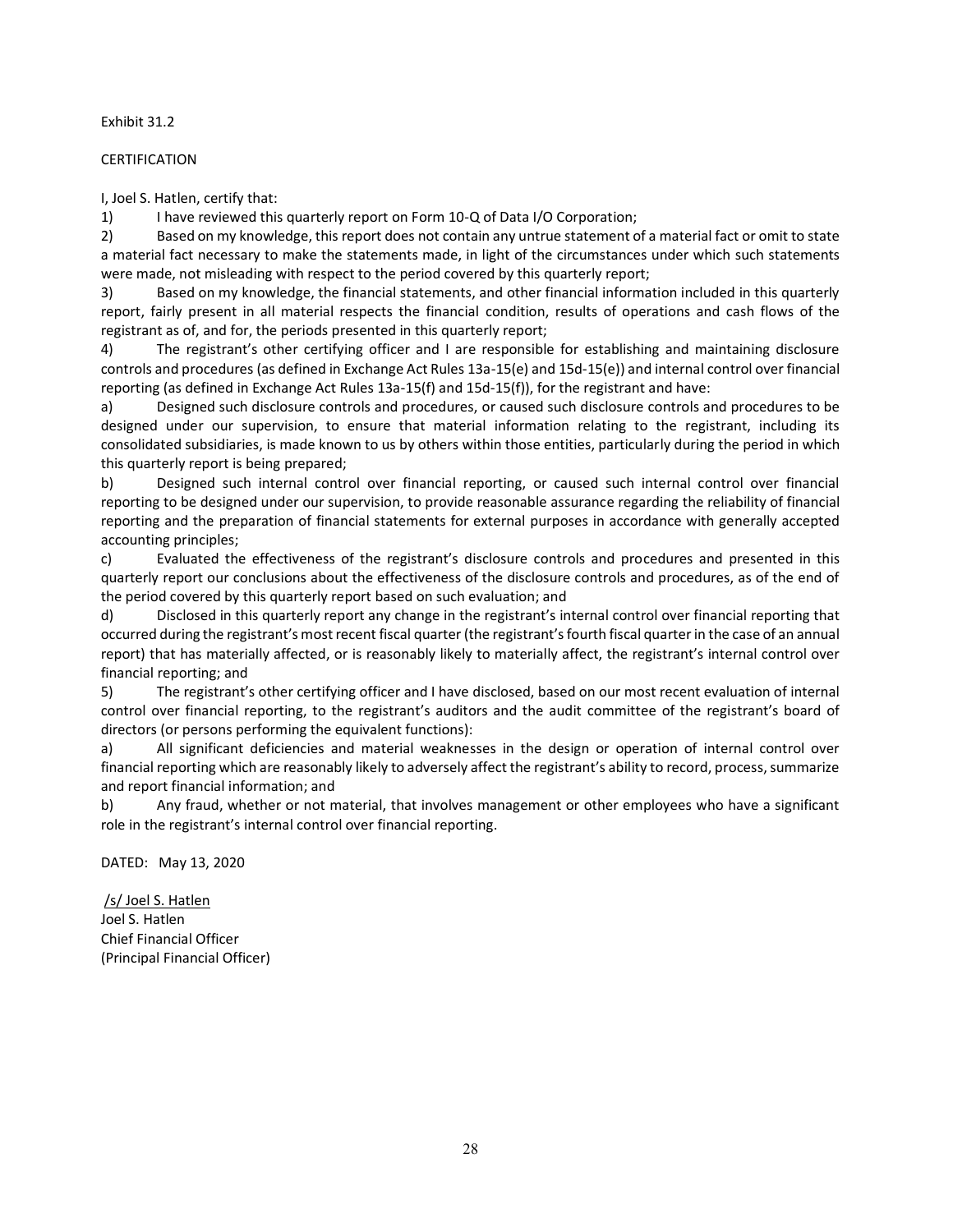Exhibit 32.1

Certification by Chief Executive Officer Pursuant to 18 U.S.C. Section 1350 As Adopted Pursuant to Section 906 of the Sarbanes-Oxley Act of 2002

In connection with the quarterly report of Data I/O Corporation (the "Company") on Form 10-Q for the period ended March 31, 2020 as filed with the Securities and Exchange Commission on the date hereof (the "Report"), I, Anthony Ambrose, Chief Executive Officer of the Company, certify, pursuant to 18 U.S.C. Section 1350, as adopted pursuant to Section 906 of the Sarbanes-Oxley Act of 2002, that:

(1) The Report fully complies with the requirements of Section 13(a) or 15(d) of the Securities Exchange Act of 1934 as amended; and

(2) The information contained in the Report fairly presents, in all material respects, the financial condition and results of operations of the Company.

/s/ Anthony Ambrose Anthony Ambrose Chief Executive Officer (Principal Executive Officer) May 13, 2020